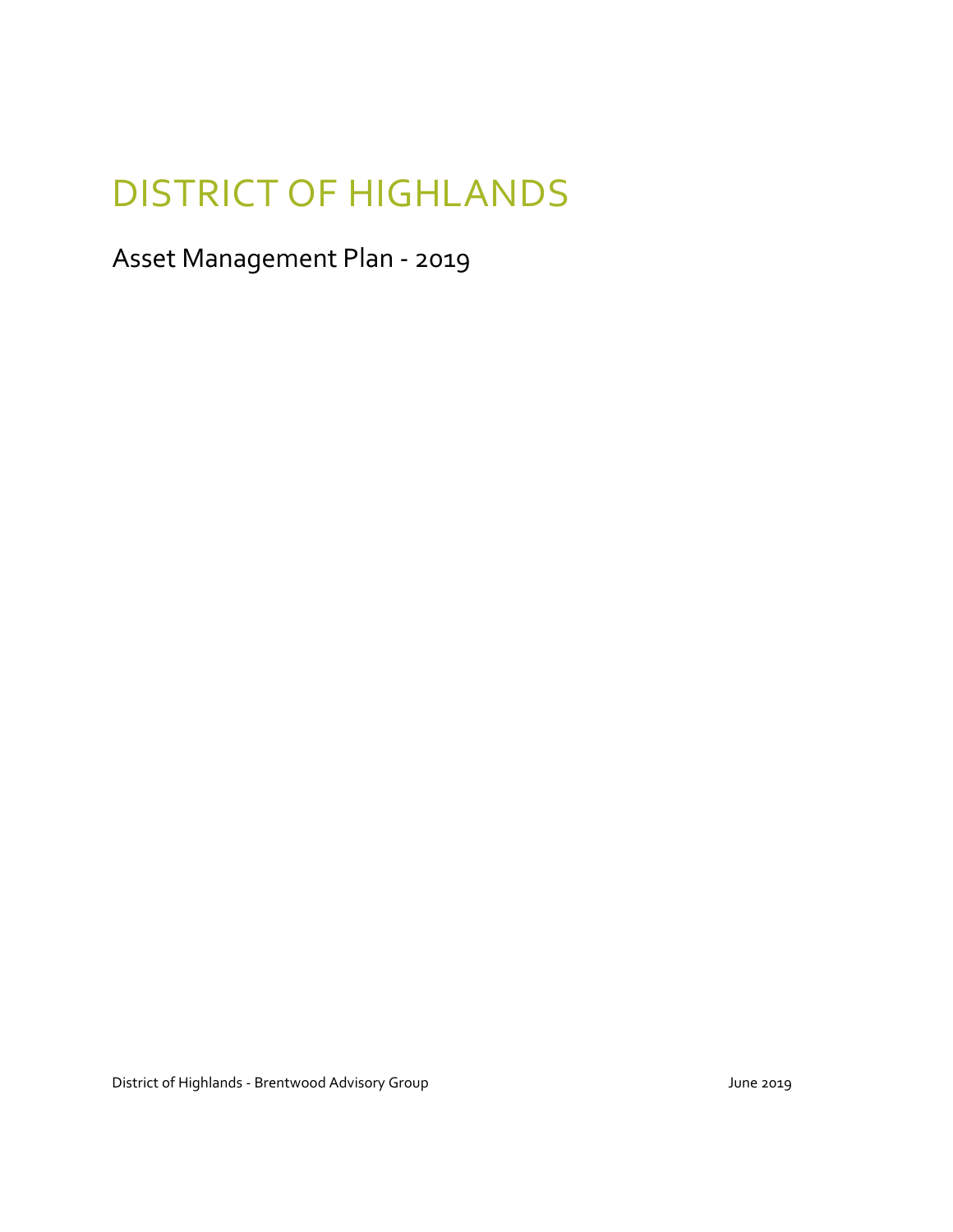# TABLE OF CONTENTS

| $\mathbf{1}$   |                   | APPROACH AND STATUS                      | 3  |
|----------------|-------------------|------------------------------------------|----|
| $\overline{2}$ |                   | <b>ASSET SCORECARD</b>                   | 5  |
| 3              |                   | ASSET MANAGEMENT SUMMARY                 | 6  |
| 4              |                   | <b>ASSET MANAGEMENT PLANS</b>            |    |
|                | 4.1               | <b>LAND ASSETS</b>                       | 9  |
|                | 4.2               | <b>GROUNDWATER AQUIFER NATURAL ASSET</b> | 11 |
|                | 4.3               | <b>ROAD ASSETS</b>                       | 14 |
|                | 4.4               | <b>BRIDGE ASSETS</b>                     | 17 |
|                | 4.5               | <b>FACILITY ASSETS</b>                   | 18 |
|                | 4.6               | <b>PARK IMPROVEMENT ASSETS</b>           | 20 |
|                | 4.7               | <b>VEHICLES AND EQUIPMENT ASSETS</b>     | 22 |
| 5              | <b>APPENDICES</b> |                                          |    |
|                | 5.1               | <b>ASSET MANAGEMENT POLICY</b>           | 25 |
|                | 5.2               | <b>REPORT CARD BASIS AND ASSUMPTIONS</b> | 29 |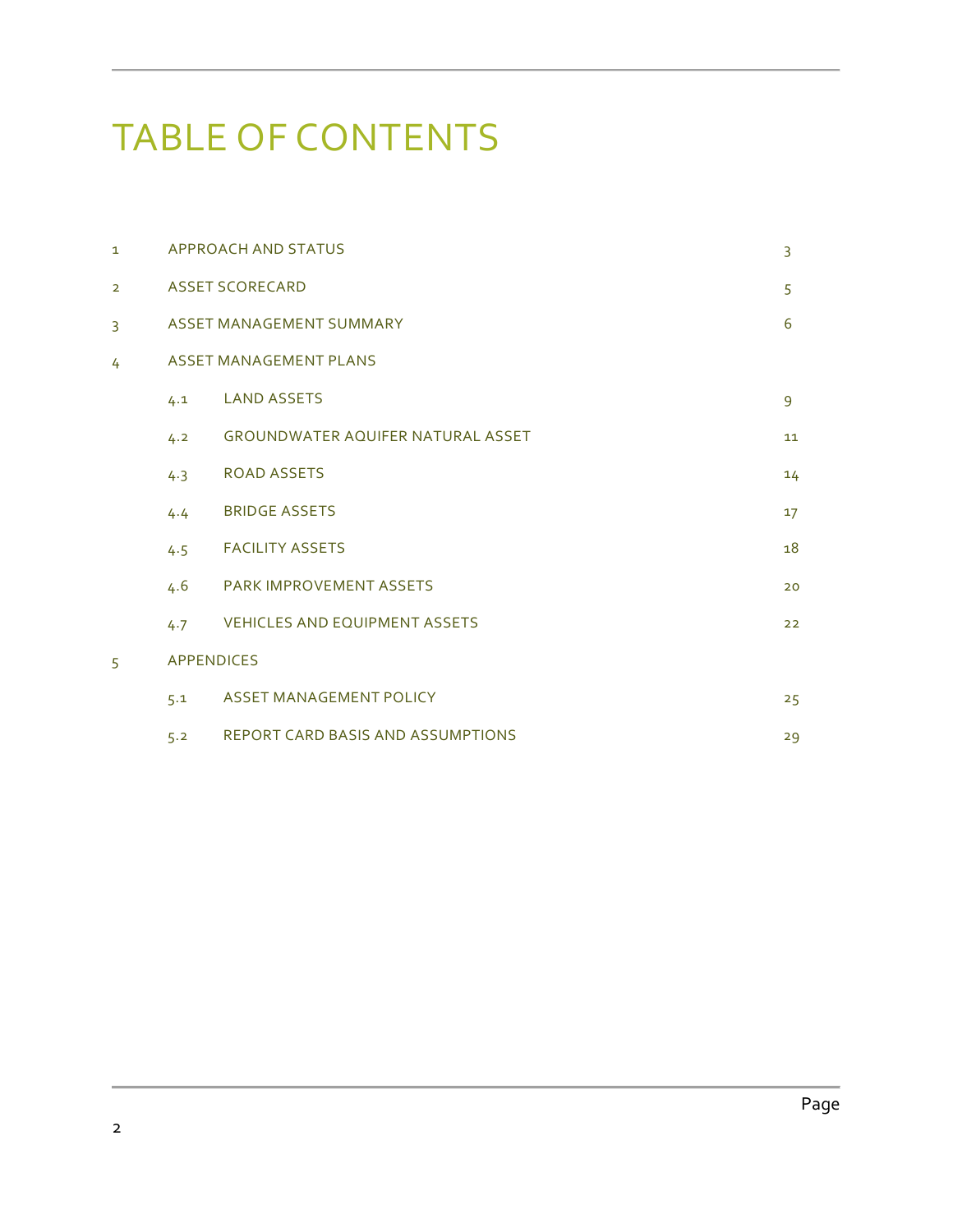### **1 APPROACH AND STATUS**

The District of Highlands made the introduction of an Asset Management Strategy and the process of incorporating Natural Assets into that framework a priority in 2017. **A first Asset Management Plan for the community was approved in 2018.**

*"ASSET MANAGEMENT • Maintain assets in an appropriate state of repair • Optimize capital investments to meet public and economic needs while achieving value for the investment."*

**This document updates the 2018 plan to incorporate the District's recent work on pavement management, new reserves policy and pending Long-Term Financial Plan.** 

#### **Asset Management for Sustainable Service Delivery - A BC Framework:**

The approach used for this plan is based on the Asset Management British Columbia Framework. This framework was developed by Asset Management BC and establishes a high-level, systematic approach that supports local governments in moving toward service, asset and financial sustainability through an asset management process. The framework reflects current leading practices and aligns with internationally accepted approaches such as the [International Infrastructure Management Manual](http://www.nams.org.nz/pages/273/international-infrastructure-management-manual-2011-edition.htm) and the [ISO 55000 Standard for Asset Management.](http://www.iso.org/iso/home/store/catalogue_tc/catalogue_detail.htm?csnumber=55088)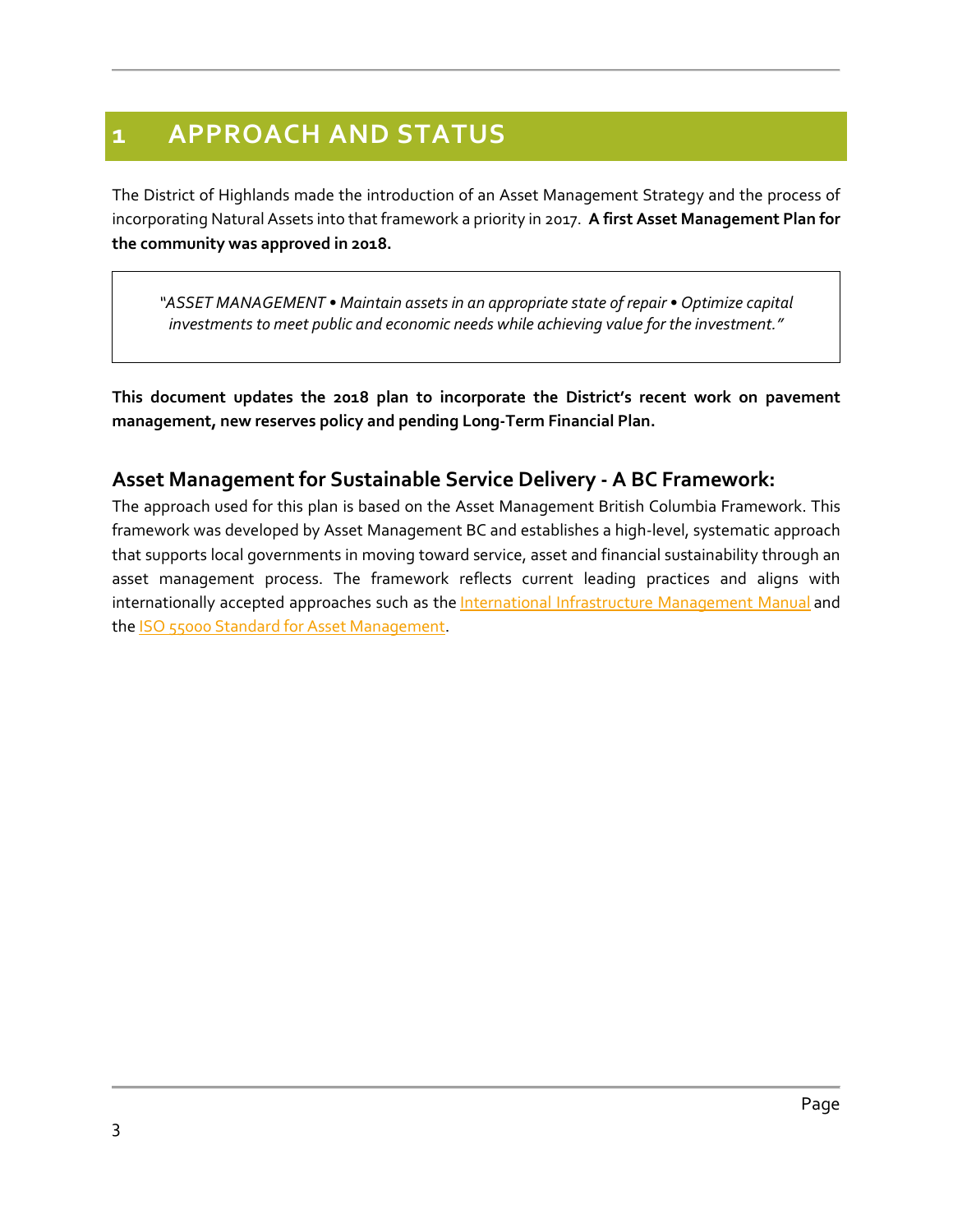

The Framework is built on four key elements: People, Information, Assets and Finances and is structured in three stages **Assess**, **Plan**and **Implement**.

### **Assess(completed):**

An initial assessment of available information, assets and capacity was completed in 2018:

- 1. Assessment of Asset Management Practices and People (completed in 2018).
- 2. Assess Current State of Assets (completed in 2018).
- 3. Assessment of Current Asset Reinvestment Funding (completed in 2018).

### **Plan (almost complete):**

An Asset Management Policy, Individual Plans and a Strategy were prepared in 2017/18.

- 4. Asset Management Policy (completed in 2018).
- 5. Asset Management Plan (completed in 2018).
- 6. Asset Management Strategy (completed in 2018).
- **7. Integrate to Long-term Financial Plan (Planned for summer 2019).**

Asset Management Plans are integral to a robust Long-Term Financial Plan and support sustainable service delivery. This integration identifies gaps between long-term costs and available funding. The financial planning process identifies opportunities to close the gap through adjusting service levels (reducing costs) and/or increasing funding (raising revenue).

*The new District of Highlands Long Term Financial Plan integrates with this 2019 Asset*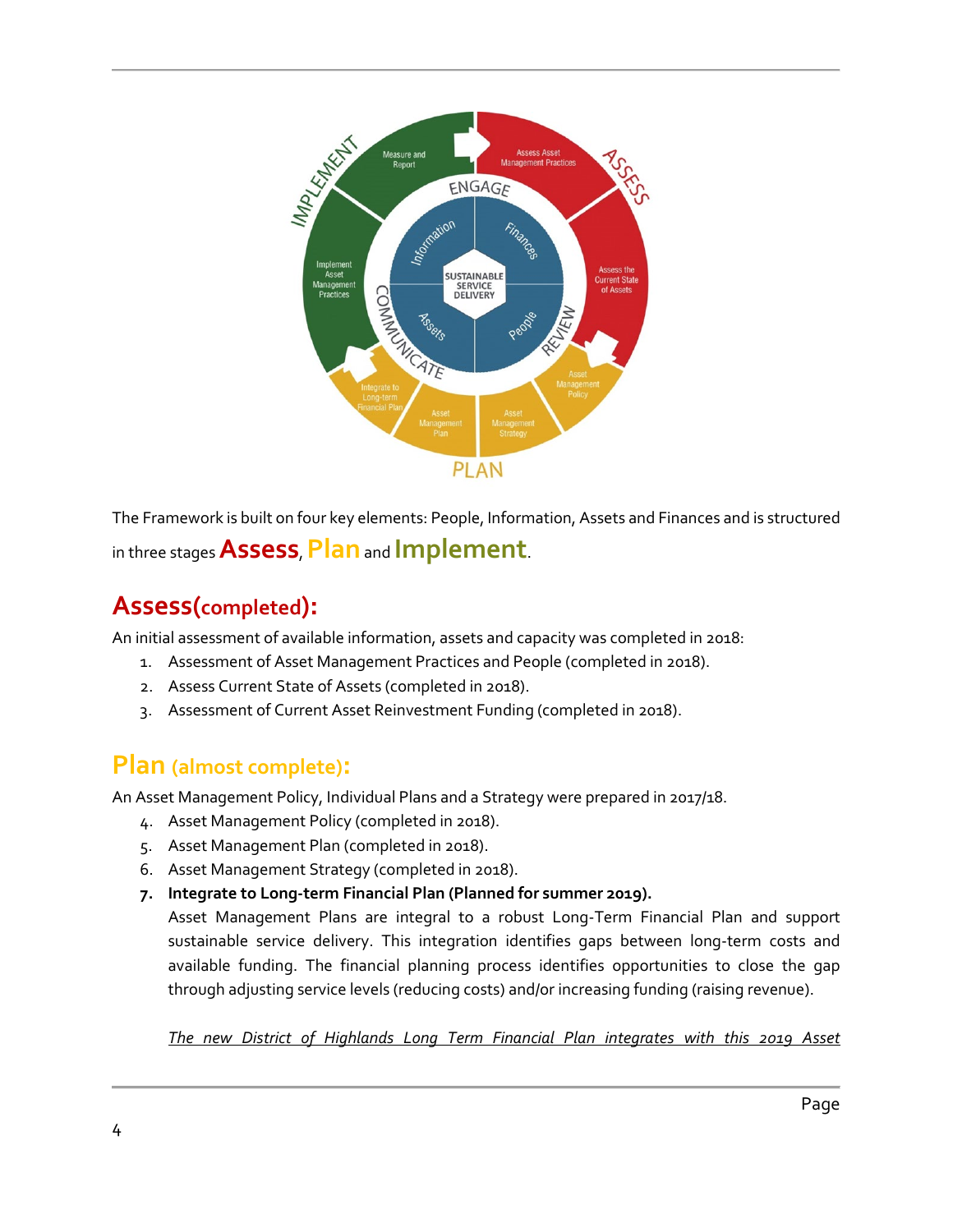#### *Management Plan.*

#### **Implement (started, under way):**

Plans and practices are developed to be implemented.

- **8. Implement Asset Management Practices.**
	- Train staff to enhance asset management competencies, skills, and organizational capacity. *(Planned for 2019 and 2020)*
	- Consolidate asset records and TCA records into a single database and prepare a consistent approach to categorizing and recording assets. *(Planned for 2020)*
	- Regularly update the consolidated asset database by adding new assets, identifying asset renewals, replacements, and decommissioned assets. *(Started, ongoing)*
	- Update the Asset Management Plan each year in conjunction with the Annual Budget process by regularly updating asset replacement costs, condition assessments, useful life estimates and financing targets. *(Started, ongoing)*
- 9. Measure and Report. (Completed in 2019, ongoing)

### **2 ASSET SCORECARD**

The District maintains basic levels of asset condition information ranging from formal groundwater monitoring and bridge condition engineering assessments and annual road top reviews during maintenance activities; to an informal annual assessment of equipment, playground structures and buildings by staff. Fire vehicles and equipment are maintained by the Fire Department.

Since it is unrealistic to scientifically rate every asset for a high-level Infrastructure Condition Report, a simplified system has been used for each asset component grouping. Assets are evaluated on a simplified component-by-component basis.

Although every rating system is subjective, this process improves accuracy since it incorporates the anecdotal asset knowledge of employees and contractors. The approach suggested is a combined assessment of 'Condition and Performance,' 'Capacity versus Need' and 'Funding versus Need'.

It is intended as a starting point and should be refined in subsequent years as better information is obtained. Using this method, the following base scorecard report was developed. There is no change in the scorecard from 2018.

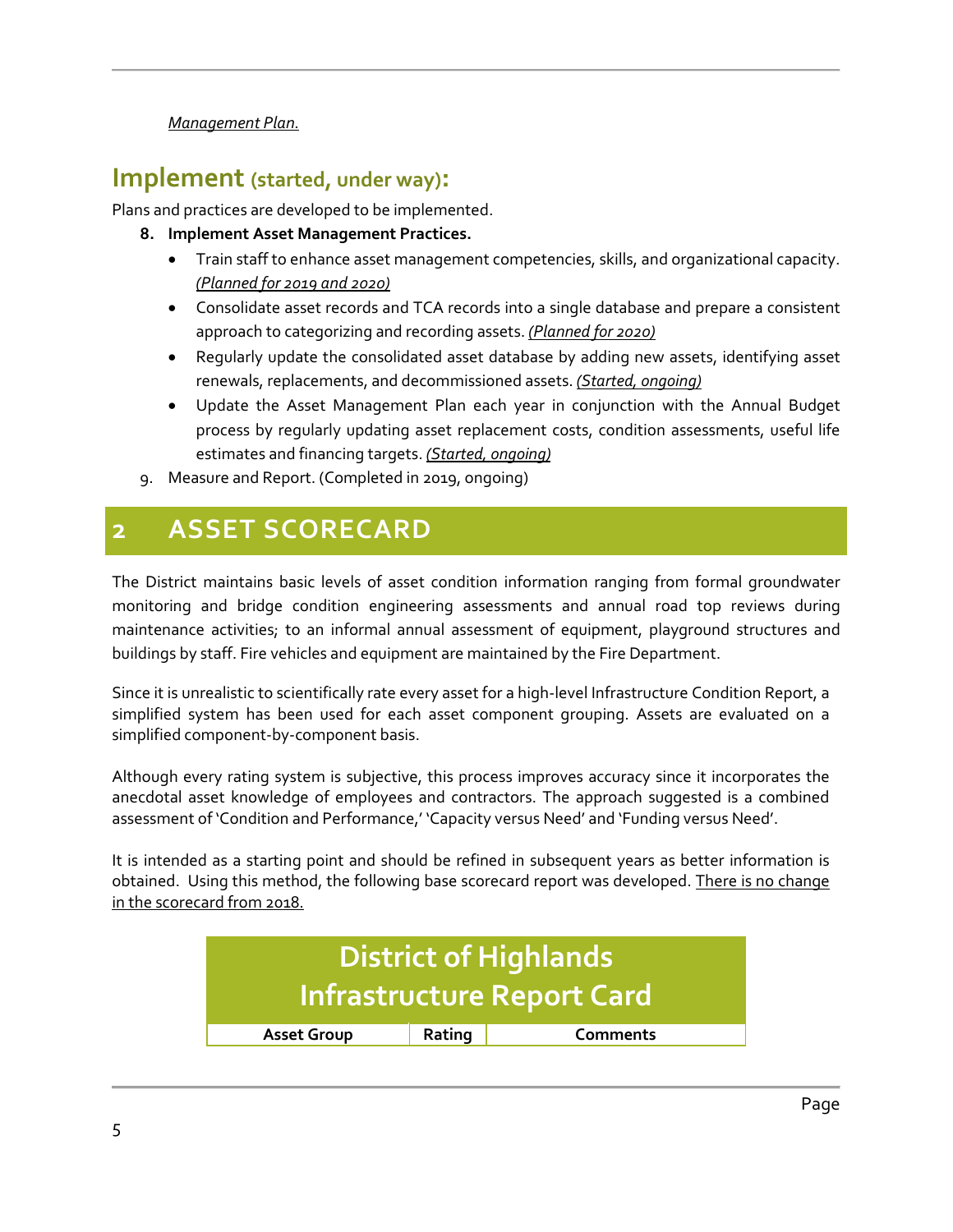| Land                          | В | Reasonable condition. No additional<br>funding needed.                                                |
|-------------------------------|---|-------------------------------------------------------------------------------------------------------|
| <b>Groundwater Aquifer</b>    | В | Natural condition based on 2016 Golder<br>and Associates Assessment. No<br>additional funding needed. |
| <b>Roads</b>                  | C | Reasonable condition. Road profile<br>assessment and PMP needed. Funding<br>needed.                   |
| <b>Bridges</b>                | В | Good condition based on Herold<br>Engineering Assessment. Funding<br>needed.                          |
| <b>Facilities</b>             | B | Reasonable condition. Funding needed.                                                                 |
| <b>Park Improvements</b>      | B | Reasonable and natural condition.<br>Modest increase in funding will maintain<br>rating               |
| <b>Vehicles and Equipment</b> | B | Reasonable condition. Modest increase in<br>funding will maintain rating.                             |
| <b>OVERALL</b>                | В | <b>FUNDING NEEDED.</b>                                                                                |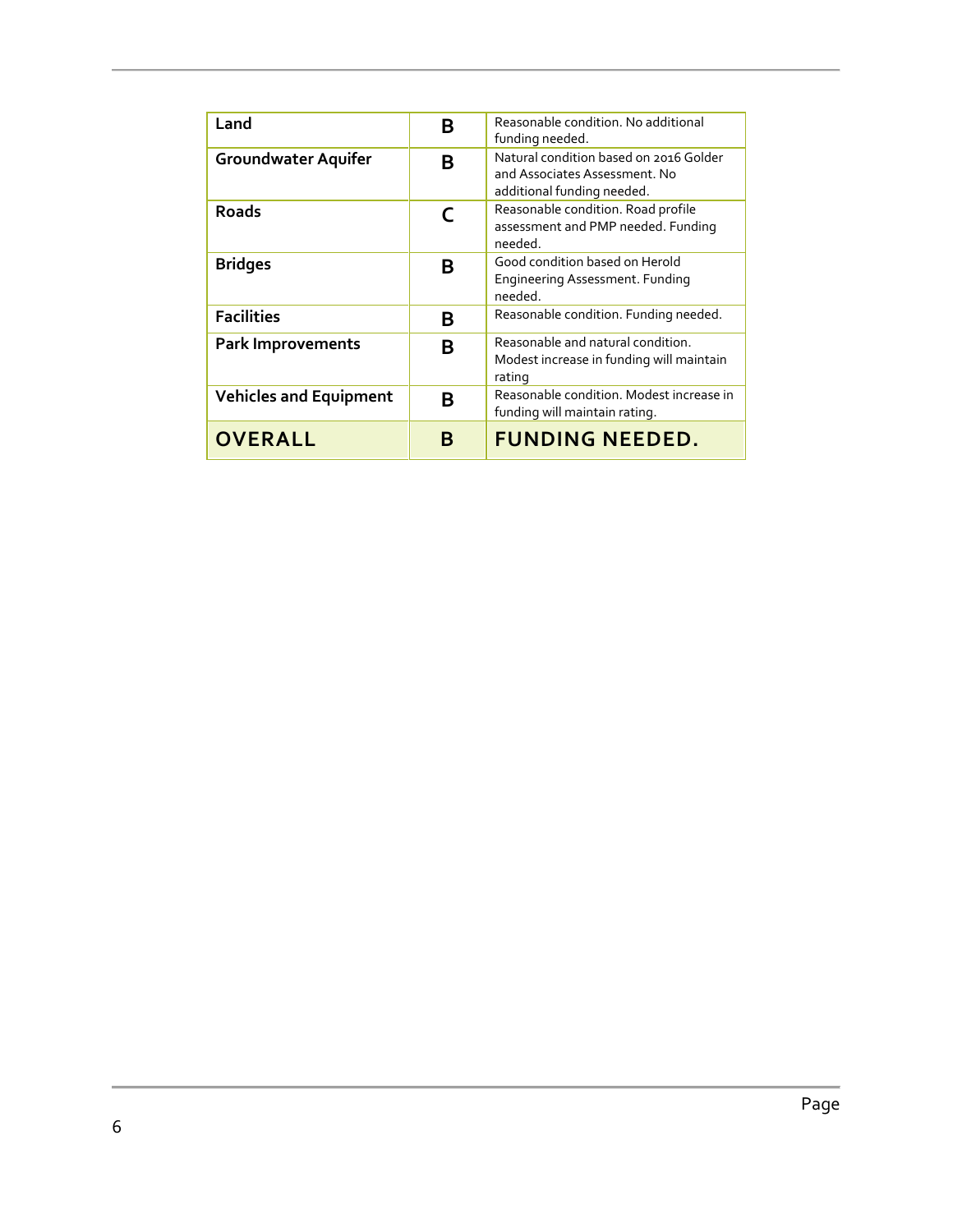### **3 2019 ASSET MANAGEMENT SUMMARY**

The District is well placed and has the basic capacity to undertake modest asset management as an ongoing corporate function. The District's infrastructure is in reasonable condition and funding of a moderate proportion of average annual replacement needs is provided. Improved road base and road top information was gathered in 2018/19 and a pavement management system and database is being developed.

This new information has been incorporated in this updated Asset Management Plan together with updated 2019 budget information and updated asset valuations.

Next steps include development of a Long-Term Financial Plan, alignment with this 2019 Asset Management Plan and increased annual asset reinvestment over time.

In 2018 the District owned assets valued at \$193 million with an average annual replacement cost of \$692,000. In 2019 these values have been updated to \$204 million reflecting an increase in the value of land, construction cost inflation for buildings and other built infrastructure and an inflationary increase in the cost of vehicles and equipment:

| Component                       | <b>Estimated Asset</b><br><b>Life</b> | Value at current<br>replacement cost | <b>Average Annual</b><br>Replacement | <b>Current Funding</b><br>Level |
|---------------------------------|---------------------------------------|--------------------------------------|--------------------------------------|---------------------------------|
| Land                            | Indefinite                            | 102 Million<br>\$                    | \$ Not required                      | \$ Not required                 |
| Groundwater Aquifer             | Indefinite                            | 47 Million<br>\$                     | Not required<br>\$                   | \$ Not required                 |
| <b>Roads</b>                    | 15 to 80 Years                        | 44 Million<br>\$                     | 250,000 (min)<br>\$                  | 29,500<br>\$                    |
| <b>Bridges</b>                  | 50 to 75 Years                        | 1 Million<br>\$                      | \$<br>22,000                         | \$<br>3,000                     |
| <b>Facilities</b>               | 50 plus Years                         | 5 Million<br>\$                      | 184,000<br>\$                        | 138,000<br>\$                   |
| <b>Parks Improvements</b>       | 25 to 75 Years                        | 1 Million<br>\$                      | 13,000<br>\$                         | \$<br>2,000                     |
| <b>Vehicles &amp; Equipment</b> | Varies                                | 4 Million<br>\$                      | 244,000<br>\$                        | 237,400<br>\$                   |
| <b>Total</b>                    |                                       | 204 Million<br>\$                    | 713,000<br>\$                        | 409,900<br>\$                   |

In 2019 the District committed \$409,900 in property tax supported funding per year for asset reinvestment as follows:

- Transfer of \$252,400 to reserves for fire equipment and building replacement and debt repayment of \$60,000 from the District's Annual Fire Specified Area property tax. The reserves transfer is planned to increase to \$290,000 in 2027 when the current loan to purchase fire tender 2 and the Fire Hall expansion is paid out;
- Fire Turn Out Gear, Hose and SCBA equipment is replaced using an existing \$22,000 annual operating budget and \$20,000 capital budget;
- Road and bridge reserves \$32,500
- Community Hall, heritage and park reserves \$23,000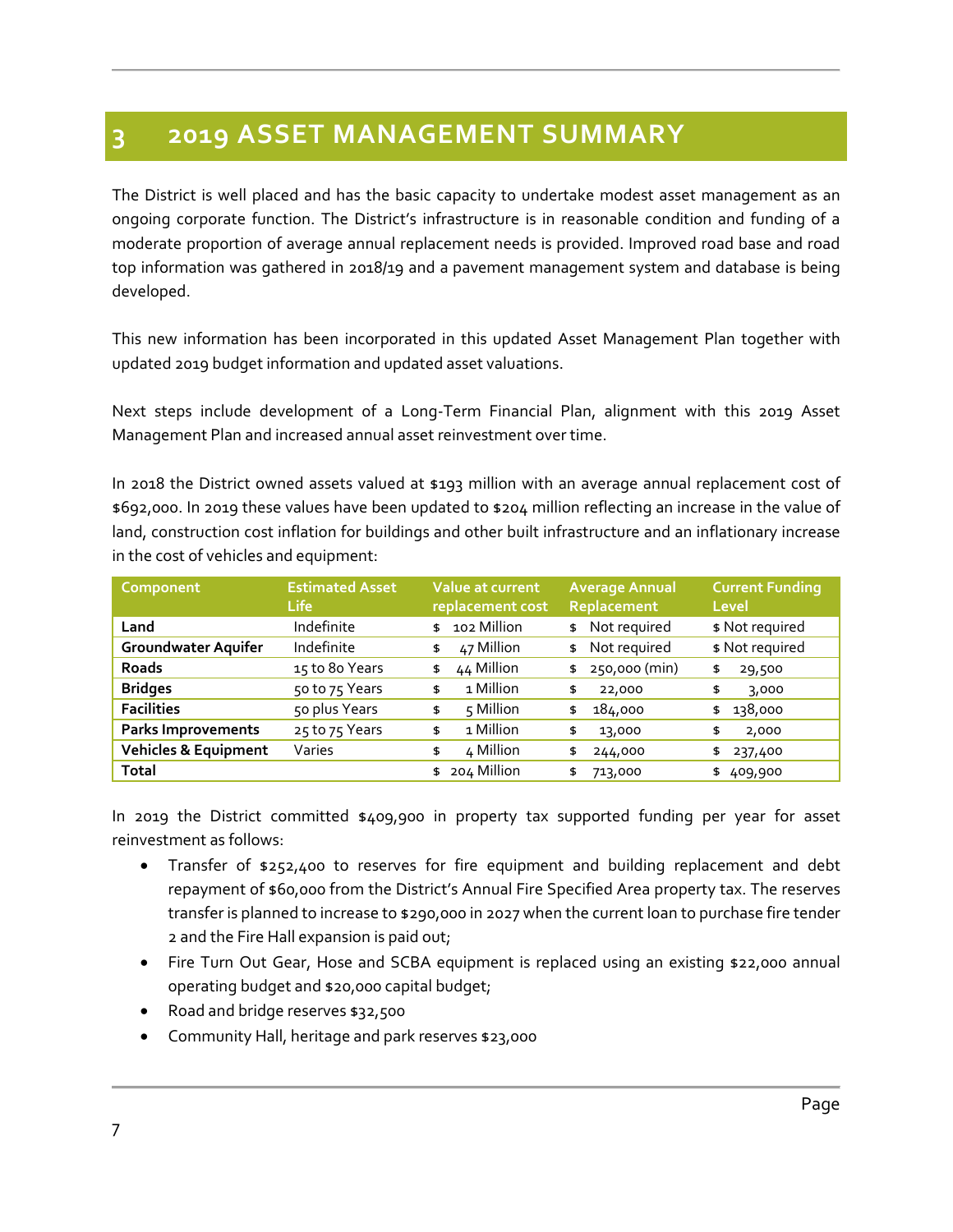This is equivalent to \$31 in general Infrastructure Property Taxes and \$335 in Fire Specified Area Property Taxes from the Average Homeowner in 2019.

### **This means that the District is currently funding 57% of average annual replacement needs from property tax revenues in 2019.**

The District has also established a property tax policy in 2019 to increase property taxes by the equivalent of a minimum 1% increase (\$15,000) to the average homeowner each year. This fifteen-year approach to increase funding will gradually reduce the Districts asset replacement risk and reach minimum sustainable infrastructure replacement levels.

In the interim the District is planning to use a combination of accumulated road reserves and Federal Gas Tax funding to replace road top as outlined in the Pavement Management Plan. A three-year plan to spend \$250,000 per year has been approved in the District's 2019 Five Year Financial Plan. Further funding may be required in the long term as the majority of roadwork comes due in the 2030's and 2040's.

Building in the annual \$150,000 in Federal Gas Tax funding for road works on a more longer-term basis will ensure that the District is moving substantially toward funding asset management while the tax funded proportion is gradually increased over time. This will be the subject of review during development of the District's Long Term Financial Plan.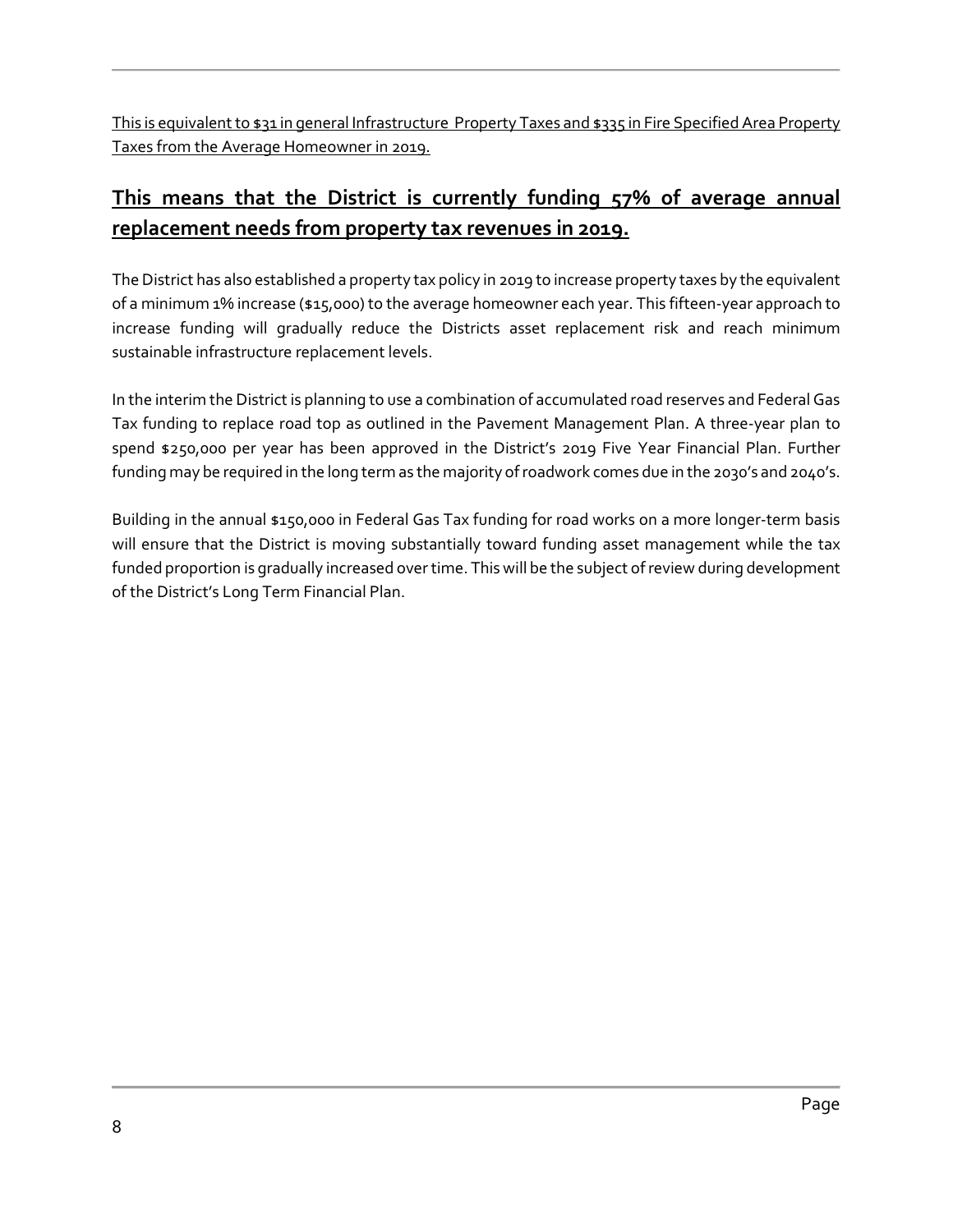# **ASSET MANAGEMENT PLANS**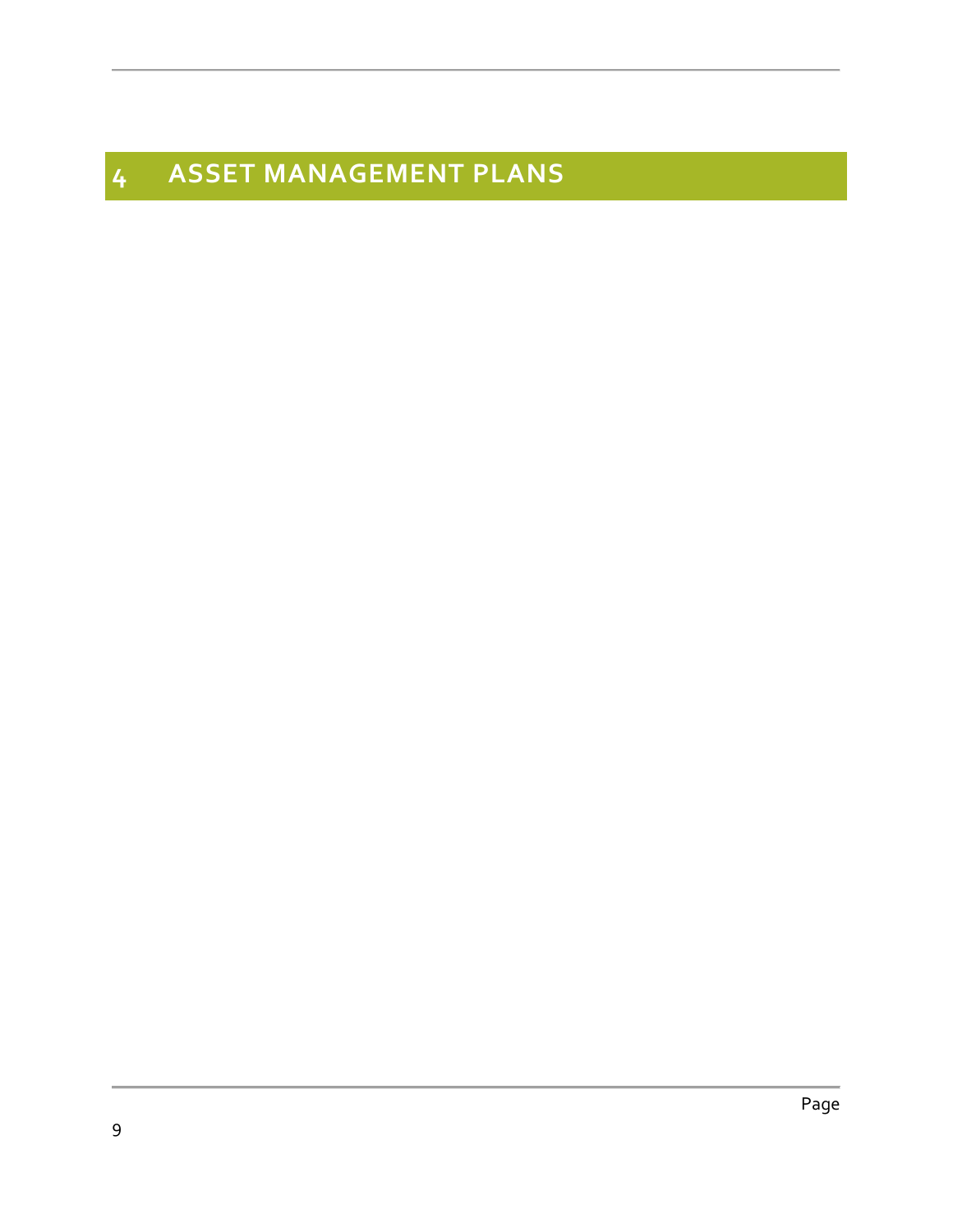### 4.1 LAND ASSETS PLAN

| Component | <b>Estimated</b><br><b>Asset Life</b> | Value at<br><b>Historical</b><br>Cost | <b>Average Annual</b><br>Replacement<br>Cost |
|-----------|---------------------------------------|---------------------------------------|----------------------------------------------|
| Land      | Indefinite                            | $$101.5$ Million                      | n/a                                          |

Most of the District's land inventory is comprised of parks, trails, community areas and the land under roadways.

The District's primary municipal park is **Twinflower Park**, which has a tot lot playground, washrooms, a non-regulation size ball field, a bicycle jump and a horse-riding ring.

Eagles Lake Park features a small swimming beach and picnic area.

Hazlitt Creek Park is a 32-hectare nature park. Hazlitt Creek flows though the ravine and has some rough trails that provide access to the water. There is a wide easement trail that eventually leads to private property. The Park area is not maintained.

Bordered by private property on eight of its nine sides, Cal Revelle Nature Sanctuary is a 69-hectare natural area that abuts the Gowland-Tod Provincial Park to the west and northwest. Named after a former councilor of the Highlands, it includes Garry Oak, Douglas Fir, Arbutus and meadow lands. The area has old logging trails from the activity of early settlers. The Park area is not maintained other than occasional volunteer-based safety maintenance.

Caleb Pike Homestead is a 1.3-hectare heritage homestead site with several heritage buildings. Basic maintenance is organized by the District through a management agreement with the Highlands Heritage Park Society.

1150 Bear Mountain Parkway is a 19-hectare covenanted park area and unformalized trail system that is not maintained. A joint management plan with The Land Conservancy is expected.

An unnamed 19-hectare natural park area adjacent to Thetis Lake Park which is not maintained.

There are a variety of other small park access points, trails, land holdings and neighborhood park areas.

The park lands and trails are generally in natural condition with no known significant defects. Most remain in a natural state with no formal maintenance work.

No contaminated site obligations have been disclosed in the District's Audited Financial Statements in accordance with PSAAB Standard 3260.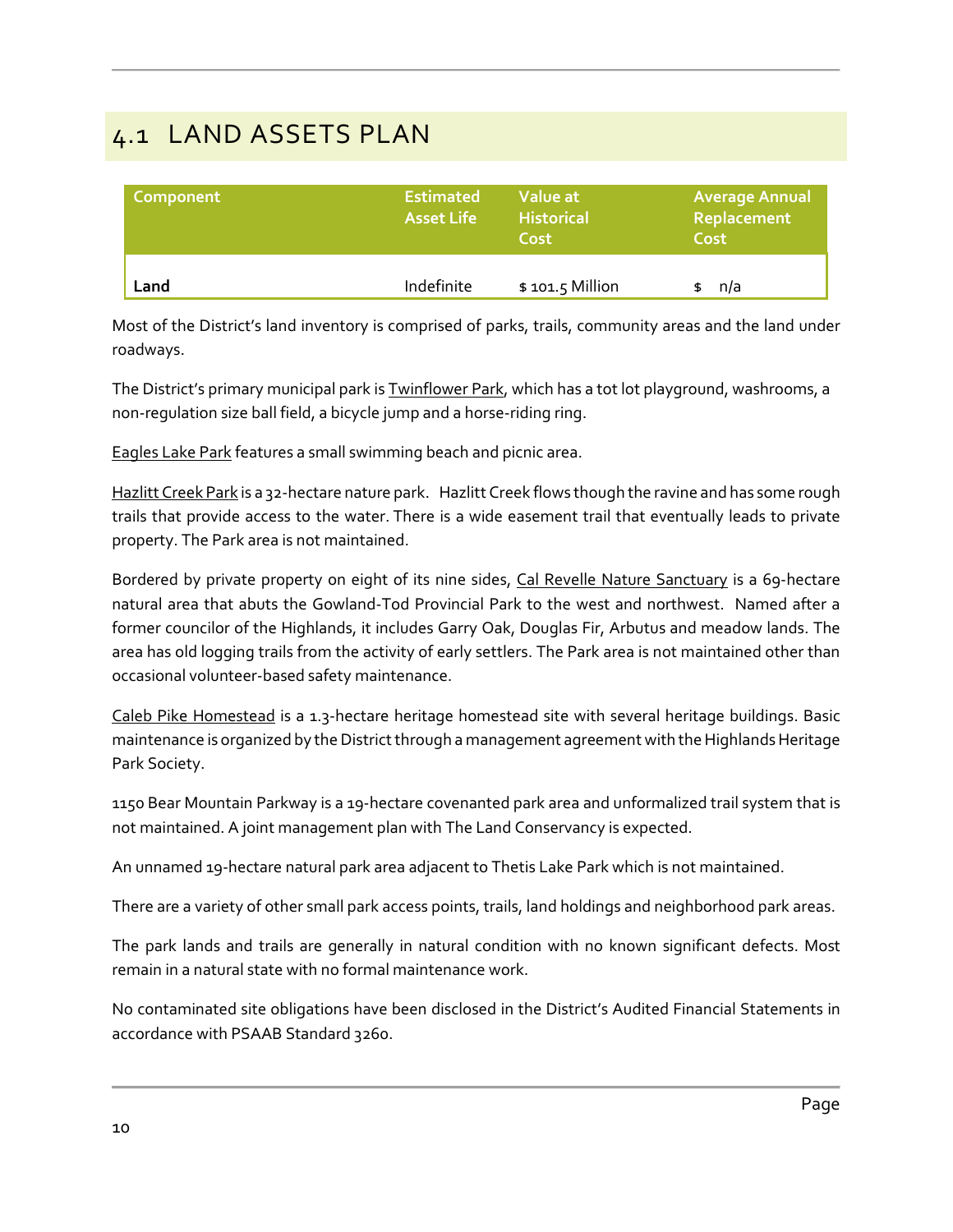Additional land inventory is acquired from time to time as community priorities are identified and as modest development activities involve the dedication of road, trail or other land to the municipality.

In 2018 no additional land inventory was acquired.

Land assets generally do not require significant reinvestment. Replacement values have been broadly estimated for the purposes for this report using a general average of \$315,000 per acre – an increase of 5% over previous year.

#### **What Condition Are these Assets in?**

**Land Assets continue to have an overall B rating**. This rating indicates that the current land inventory is in generally good natural condition, performs to community standards and is sufficient for community needs.

**Lands:** A natural asset that does not require replacement. Monitoring and management to meet service expectations and be aware of climate change impacts is key. Ad hoc funding and volunteer effort is provided from time to time for basic maintenance activities as required.

| <b>Land Assets Detailed Rating</b> |   |  |
|------------------------------------|---|--|
| <b>Condition and Performance</b>   | в |  |
| <b>Capacity vs. Need</b>           |   |  |
| <b>Funding vs. Need</b>            |   |  |

#### **What needs to be done in the near term?**

- 1. No specific reinvestment required.
- 2. Establish a volunteer based informal monitoring and assessment program.
- 3. Continue volunteer-based maintenance focus.
- 4. Confirm land inventory and combine database with TCA records.
- 5. Refine land replacement values and adjust Financial Statement disclosures annually.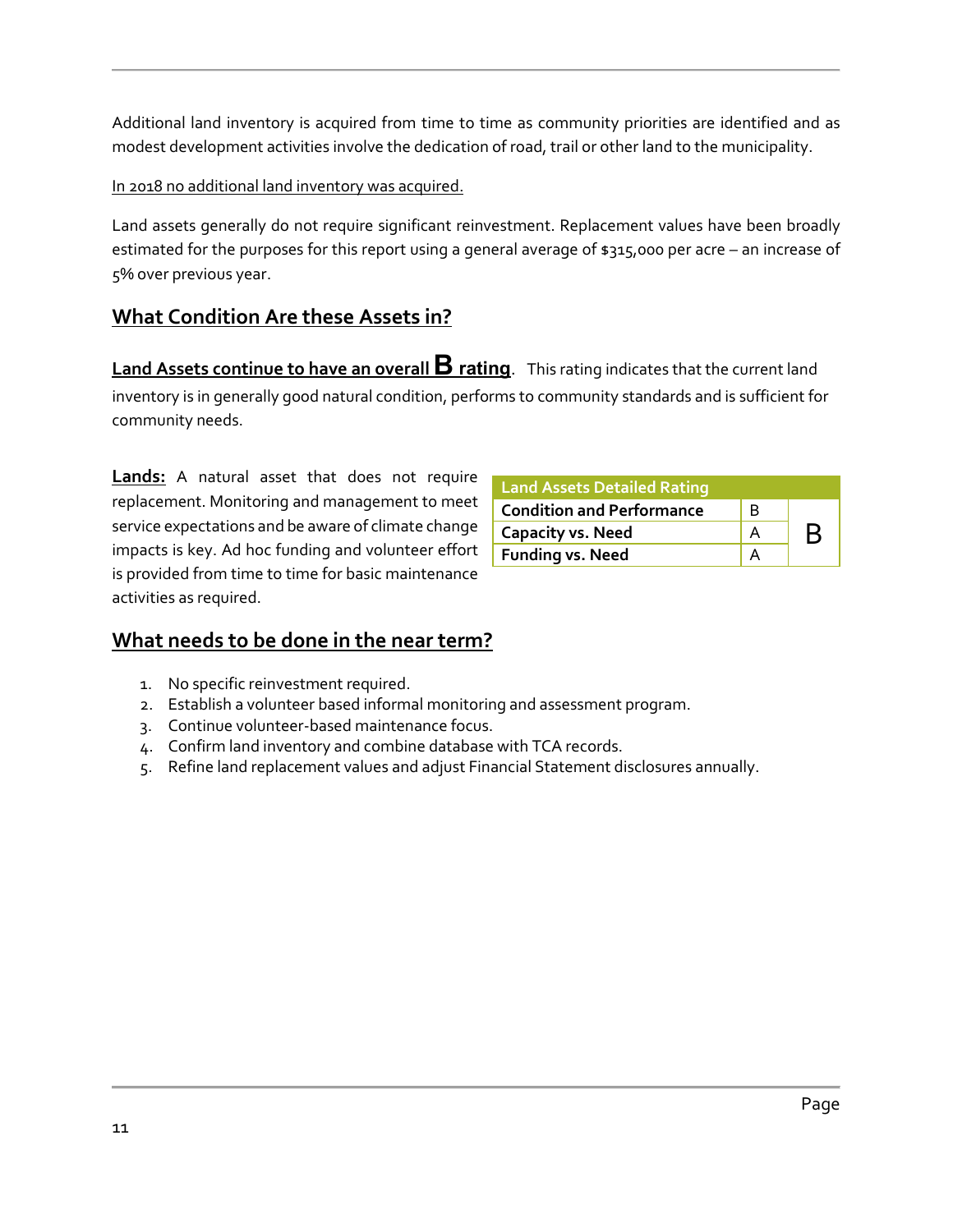### 4.2 GROUNDWATER AQUIFER NATURAL ASSET PLAN

| Component                         | <b>Estimated</b><br><b>Asset Life</b> | Value at<br>current<br>replacement<br>cost | <b>Average Annual</b><br>Replacement<br>Cost |
|-----------------------------------|---------------------------------------|--------------------------------------------|----------------------------------------------|
| <b>Wark - Colquitz</b><br>Aquifer | Indefinite                            | $$47.3$ Million<br>Substitute cost         | Not required if<br>sustainably<br>managed    |

The majority of the residential population obtains potable water from private, individual water wells. A small number of individual residences obtain potable water from local streams and lakes under surface water licenses.

The Province of British Columbia has primary jurisdiction and regulates through the Water Sustainability Act, Water Sustainability Regulation and Groundwater Protection Regulation. Other regulatory initiatives are also in progress.

Integrated Community Sustainability Plan:

ICSP Statement 5.9.3. Human activities in watersheds are managed to maintain natural drainage systems so as to protect water quality, to optimize groundwater recharge, manage summer flows and to minimize runoff damage in long term (e.g. 100- year) flood scenarios.

ICSP Statement 5.9.4. The supply of potable water from local natural sources is maintained for future generations.

The District's groundwater supply is primarily dependent on drilled wells supplied from the Wark-Colquitz Aquifer. (Aquifer No 680 BC Ministry of Environment). This is a class IIB Aquifer under the BC Aquifer system which indicates moderate demand relative to aquifer productivity and moderate vulnerability of the aquifer to contamination from surface sources. (Golder and Associates 2016)

The District is proactive in the monitoring, assessment and regulation of groundwater. Education and awareness activities occur regularly. The District is keen to assess the impact of future demand and climate change on the groundwater resource.

Highlands Bylaw No. 154 outlines the standards for regulating the subdivision or development of land within the Highlands, including standards for sanitary sewage systems and standards for water service.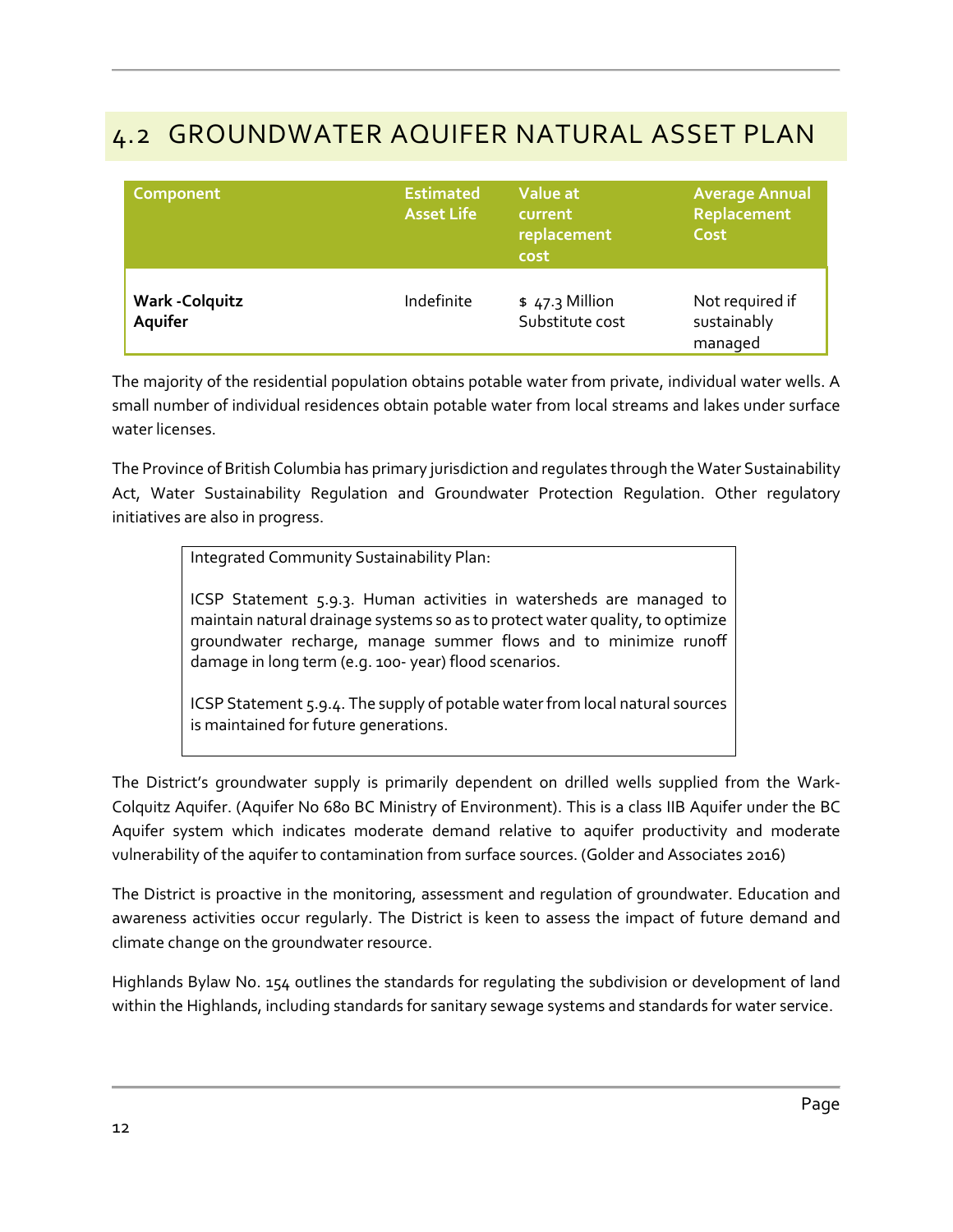Golder and Associates has conducted groundwater level monitoring in the Highlands since 2009 in support of the District's Groundwater Protection Study.

The latest report from Golder indicates that results from the 2015 groundwater monitoring program were generally consistent with the seasonal patterns reported for previous years. Water levels in the Highlands monitoring wells during the dry season of 2015 were within the range of those observed in previously monitored years (2010 – 2014).

Golder recommends that the groundwater monitoring program continue to assess seasonal patterns and long-term trends in groundwater levels across the Highlands, particularly for DOH-07B, which exhibited slightly lower water levels in 2015 compared to previous years. They also suggest that the results of stakeholder programs should also continue to be



Phase 3: Groundwater Protection Study<br>District of Highlands

District of Highlands<br>Victoria, BC

reviewed on an annual basis to monitor groundwater conditions in the southern portion of the Highlands where production wells are operated.

Climate change is expected to be the primary influencer on condition of groundwater resources.

Monitoring, demand management and climate change adaptation are suggested as the keys to effective management of this natural asset and avoidance of the cost to replace it with an engineered system.

#### **What Condition Are these Assets in?**

**The Groundwater Aquifer has an overall B rating**. This rating indicates that the groundwater aquifer is in generally good condition, performs to community standards and is sufficient for current community needs based on the most recent Golder and Associates Assessment.

**Aquifer:** A natural asset that does not require replacement. Monitoring, demand management and climate change adaptation is key. Funding is provided for monitoring.

| <b>Groundwater Natural Asset</b><br><b>Detailed Rating</b> |   |   |
|------------------------------------------------------------|---|---|
| <b>Condition and Performance</b>                           | в |   |
| <b>Capacity vs. Need</b>                                   | в | B |
| <b>Funding vs. Need</b>                                    |   |   |

The substitute cost reflects the approximate cost of replacing the existing well system with a municipal piped water system using CRD Water, assumed to be supplied at Millstream Road at the south boundary of Highlands. The assumption is that the District's private onsite well system is rendered unsuitable for individual lot domestic use. A 'new' community piped system would require 2 pump stations, 5 pressure reducing stations, two reservoirs, and water supply/distribution mains on essentially all of the District's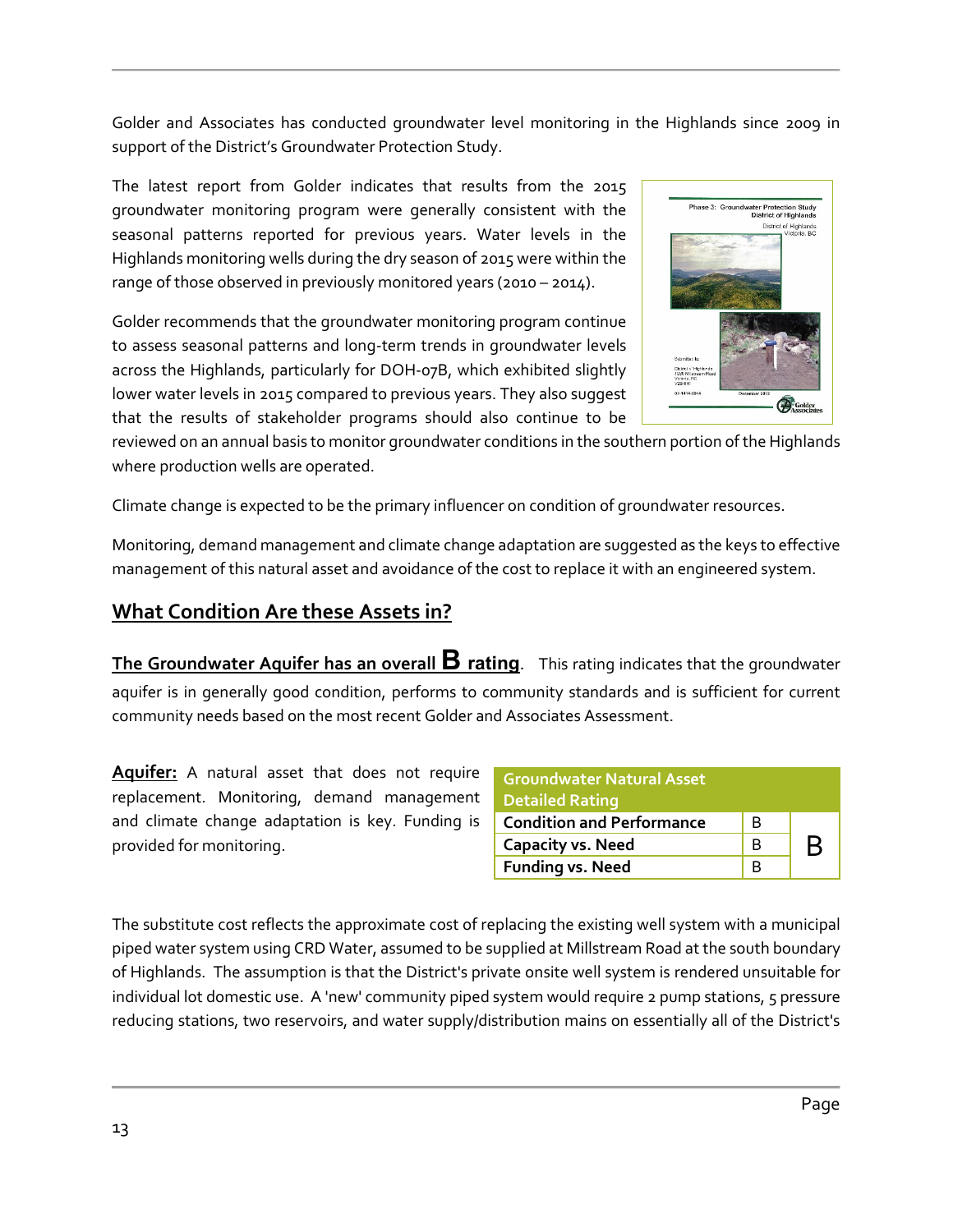existing road system (46 km's), plus supply lines to the reservoir sites and , the land cost of the reservoirs sites. The cost is updated for 2019 using the latest construction cost inflation factor for 2018 which is 5%. This increases 2019 cost from \$45 million to \$47.3 million not including water services on private properties.

#### **What needs to be done in the near term?**

The District is committed to the sustainable management of this natural resource and has established an effective monitoring and reporting regime. Awareness and education work continues. The District recently updated Highlands Bylaw 154 which regulates the subdivision or development of land to better reflect this commitment.

The District also was successful in 2019 in obtaining a Federal Gas Tax Grant to develop an implementation plan for the recommended groundwater protection actions from the Golder Groundwater Studies and the Sustainable Land Use Select Committee for groundwater protection in the Highlands.

The purpose of this work is to develop a realistic framework for the implementation of groundwater protection measures in the District of Highlands.

### **Funding for replacement is not required if groundwater natural capacity is sustainably managed.**

Staff and community resources are committed to the assessment process, education and awareness activities.

Work in the near term will focus on the following:

- 1. Continue the annual monitoring and assessment program with Golder.
- 2. Continue to assess Climate Change effects and adapt.
- 3. Proactively manage demand and quality control through education, awareness, policy and regulation. Implement Groundwater Protection measures.
- 4. Report out on Groundwater Natural Asset condition via the budget process, tax notices and Annual Community Report.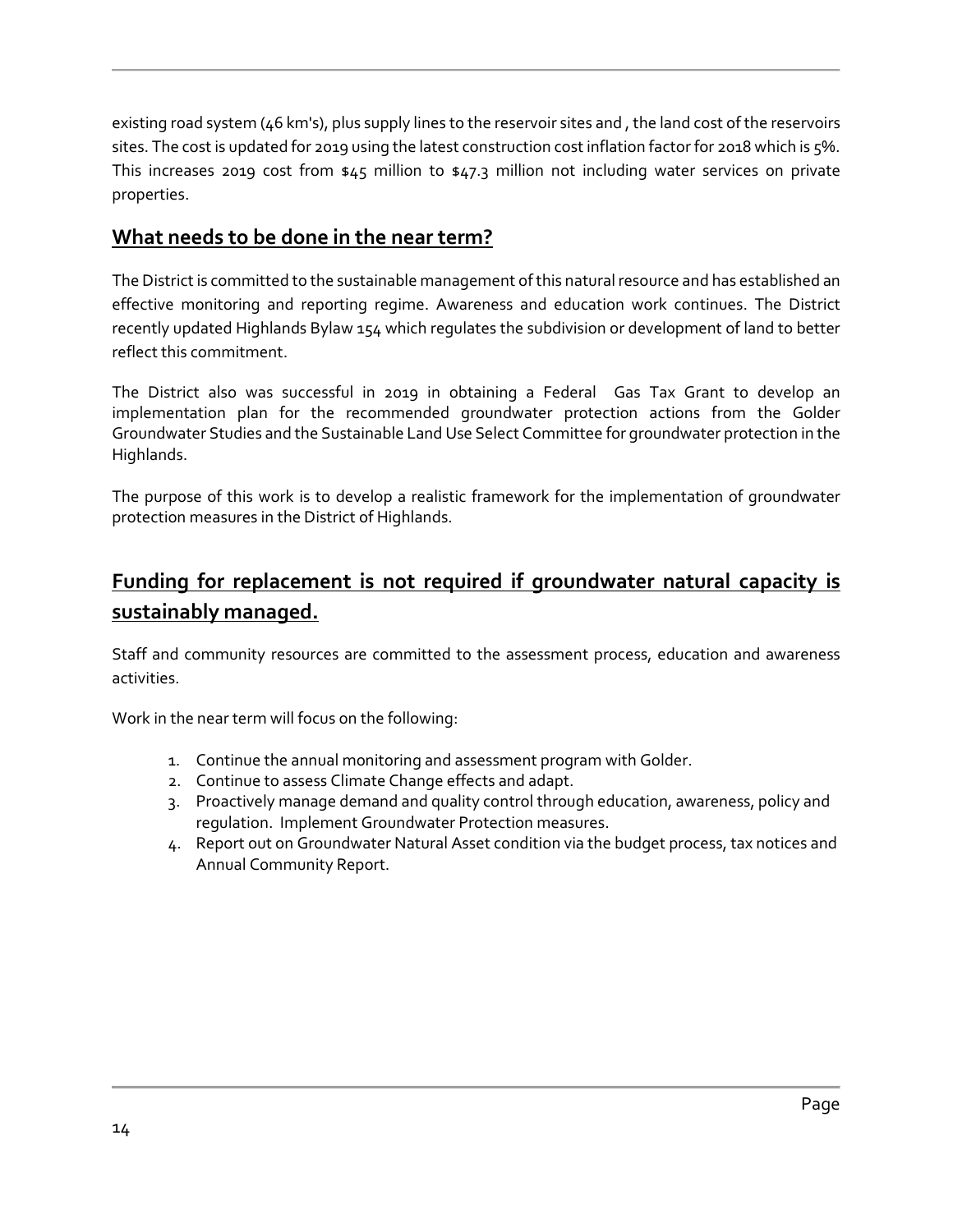### 4.3 ROAD ASSETS PLAN

| Component                          | <b>Kilometers</b>   | <b>Estimated</b><br><b>Asset Life</b>             | Value at<br>current<br>replacement<br>cost          | <b>Average Annual</b><br>Replacement<br>Cost |
|------------------------------------|---------------------|---------------------------------------------------|-----------------------------------------------------|----------------------------------------------|
| Local<br>Collector<br><b>Major</b> | 29.7<br>6.3<br>10.5 | 25 - 30 Years<br>20 - 25 Years<br>$15 - 20$ Years | $$11.1$ Million<br>$$2.9$ Million<br>$$5.5$ Million | Minimum of<br>\$250,000 (PMP)                |
| <b>Road Base</b>                   |                     | 75 Years                                          | $$24.9$ Million                                     | \$Nominal                                    |
| <b>Total</b>                       | 46.5                |                                                   | $$44.4$ Million                                     | \$250,000 (PMP)                              |

The District's road system is comprised of 46.5 kilometers of major, collector and local level roads in a rural environment. Millstream Lake Road and Ross-Durrance Road were added to the District's Heritage Register in 2013 and are a 6.7 kilometer Transportation Act Section 42 road of heritage significance.

The road system is valued at a current replacement cost of \$44.4 million dollars. This has been updated for 2019 based on a local road construction cost inflation factor of 5%.

By maintaining the road top in good condition (an overall PAVI rating of 75 or better) the District can maintain road base without significant replacement costs on an indefinite basis, and therefore minimize future replacement cost for almost \$25 million dollars of road base. This is a sound reinvestment strategy.

The level of annual reinvestment in road top maintenance to maintain a PAVI rating of 75 or better is outlined in the Districts Pavement Management Plan. The plan suggests an initial eight year paving investment of \$250,000 per year plus inflation. This is less than the projected long term average replacement cost which is likely to be approximately \$450,000, due to the overall better than average conditions of the roads at this time. This will be addressed as part of the Pavement Management Plan discussions.

Between 1998 and 2002, with assistance from the Province of British Columbia Newly Incorporated Territories Program, almost 50% of the District's roads (23 of 47 kilometers) were paved or overlaid with hot machine asphalt concrete. This included all the collector and local class A roads. This means there will be a significant 'bulge' in repaving/surfacing requirements as this group of pavements essentially all age out at the same time. This has given the District some leeway in maintenance requirements for the last fifteen years but will start to require additional maintenance in the near term. The Pavement Management Plan shows this bulge starting in the 2030's and 2040's where replacement spending will significantly increase for a period of time.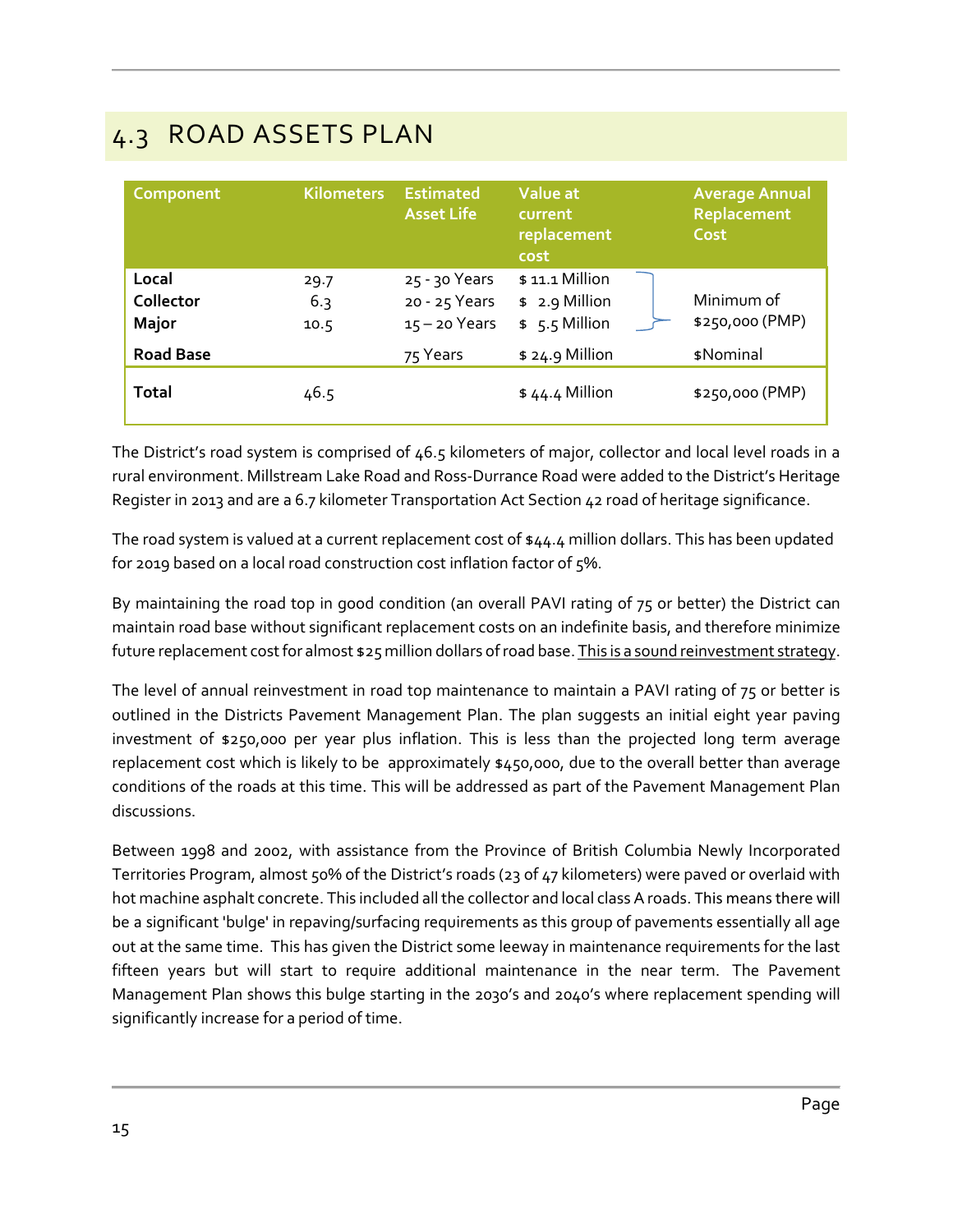The recently completed road surface profile indicates that further detailed testing of Transportation Act Section 42 road base is not needed at this time. This area of road has been given heritage status by the District and parts may have been built using a corduroy road base technique that does require replacement at some point in time. Repairs to this section of road are expected to be needed in about ten years' time and are factored into the Pavement Management Plan Model.

Many of the District's existing roads do not have any ditches or storm drainage facilities (such as curbs or catch basins). In most cases, the road drainage infiltrates adjacent to the road surfaces, however there are many sections, particularly on the upstream side of roads with long sustained gradients, where no ditches have been provided, where the road drainage is trapped and travels along the road for a considerable distance. This often erodes and/or undermines the shoulder and road base, resulting in uneven shoulders and threatening the integrity of the road surface.

While the District has historically used accumulated Road Reserve funds and some Gas Tax Reserves to maintain a program of annual road repair and upgrading work, the use of one-time road reserve funding is not sustainable.

The Districts operating budget was updated in 2019 to establish a \$209,500 annual program of road maintenance, modest crack sealing, road base repairs (potholes) and shoulder maintenance work. This will serve to leverage the value of the road surface and reduce premature road failures along these sections. Consideration should also be given to providing methods of removing large quantities of water using cross drains or swales to reduce erosion in these sections.

An initial Pavement Management Plan program of \$250,000 per year for three years is funded in the Districts current Five-Year Financial Plan and is partially funded as tax supported pavement funding is built up over time. Priority work in those years will begin with these areas:

#### Grind and Pave:

- o Millstream Road to Hanington Road for 200meters, east lane only
- o Millstream Road South from 1927 Millstream Lakes for 530 meters, both lanes
- o Millstream Road at Caleb Pike Road for 300 meters
- o Millstream Road 300m North of Hannington Road for 200 meters
- o Munn Road at top of hill for 530 meters, both lanes
- o Finlayson Arm Road East of Rowntree for 600 meters, one lane

#### Overlay:

- o Bukin Drive East for 300 meters, both lanes.
- o Finlayson Arm Road West of York Ridge, 300 meters, both lanes
- $\circ$  Finlayson Arm Road from Millstream Road to York Ridge Place for 575 meters, both lanes
- o Raven Heights for 250 meters
- o Lorimer Road for 310 meters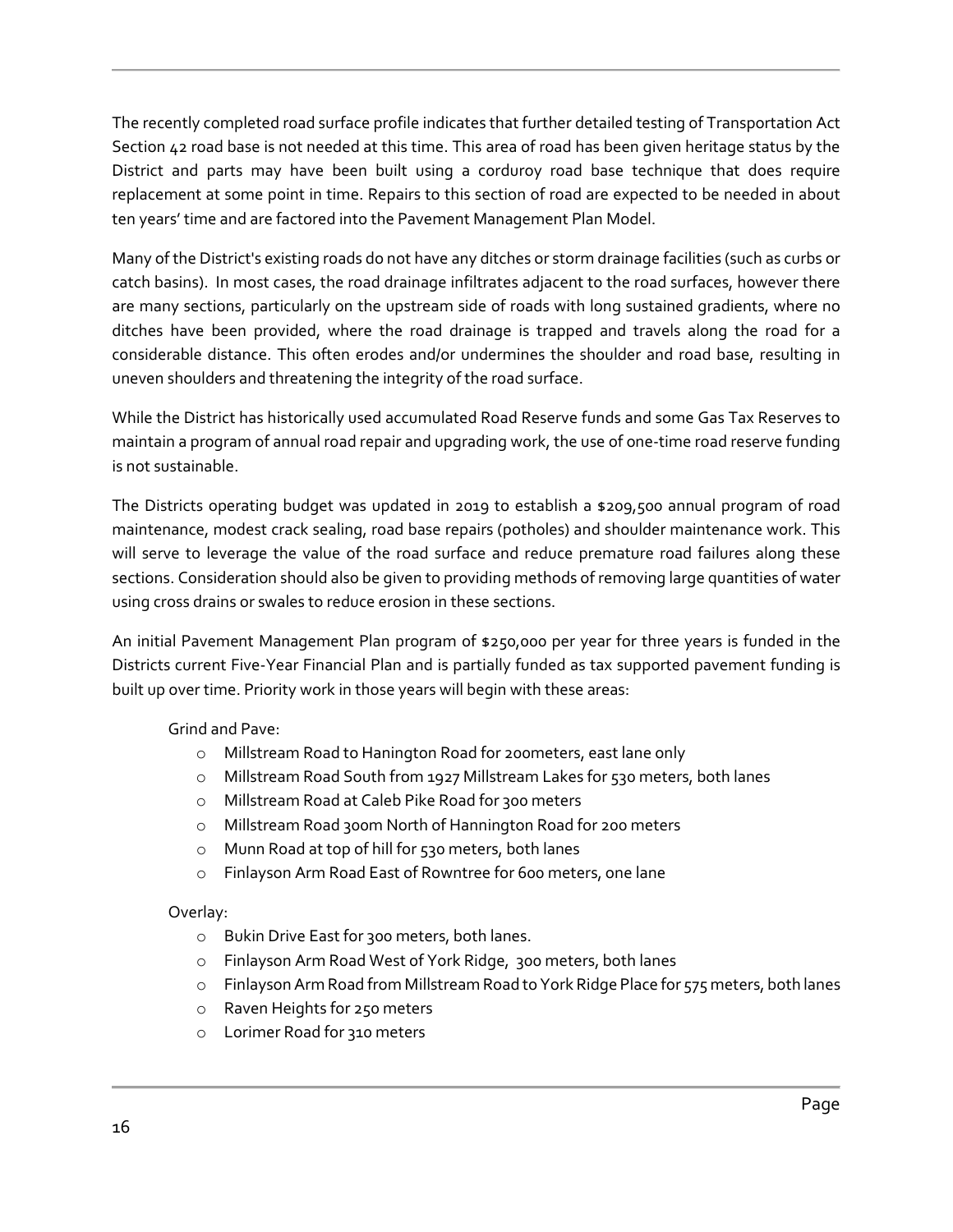In 2019, operating budget funding of \$23,500 was also established to provide the contracted technical capacity to manage the paving assessment and annual upgrading programs.

#### **What Condition Are these Assets in?**

**The road system has an overall C rating**. This rating is based on recent anecdotal assessments of road base and road top conditions by the District's roads consultant and in winter 2017 by our team in lieu of a formal Pavement Management Plan. Road top is generally in good condition. Only minor defects and deterioration is present in a few specific locations.

**Road Base:** Road base generally does not require replacement. Road base renewal usually occurs when other underground works or development improvements are being built.

The District has identified an area of Transportation Act Section 42 roads. Road base condition information is minimal. A pavement surface profile will provide an indication if further detailed road base assessment is needed. Some risk relative to drainage control.

| <b>Road Base Detailed Rating</b> |   |  |
|----------------------------------|---|--|
| <b>Condition and Performance</b> | в |  |
| <b>Capacity vs. Need</b>         | B |  |
| <b>Funding vs. Need</b>          |   |  |

| <b>Road Top Detailed Rating</b>  |  |
|----------------------------------|--|
| <b>Condition and Performance</b> |  |
| <b>Capacity vs. Need</b>         |  |
| <b>Funding vs. Need</b>          |  |

**Road Top:** The optimal replacement frequency of road top should be managed through introduction of a Pavement Management Plan. This plan can be developed while a small program of crack sealing and drainage repair is maintained. Drainage maintenance also required.

#### **What needs to be done in the near term?**

- 1. Maintain annual funding for crack sealing, shouldering/drainage repair and a road contingency.
- 2. Establish a Formal Pavement Management Plan and update annually.
- 3. Provide technical resources to manage Pavement Management Plan
- 4. Increase annual road top reinvestment funding to move toward updated Pavement Management Plan recommended levels.
- 5. Update replacement cost estimates on an annual basis.
- 6. Incorporate new techniques, paving methods or technologies to ensure most efficient use of available funding.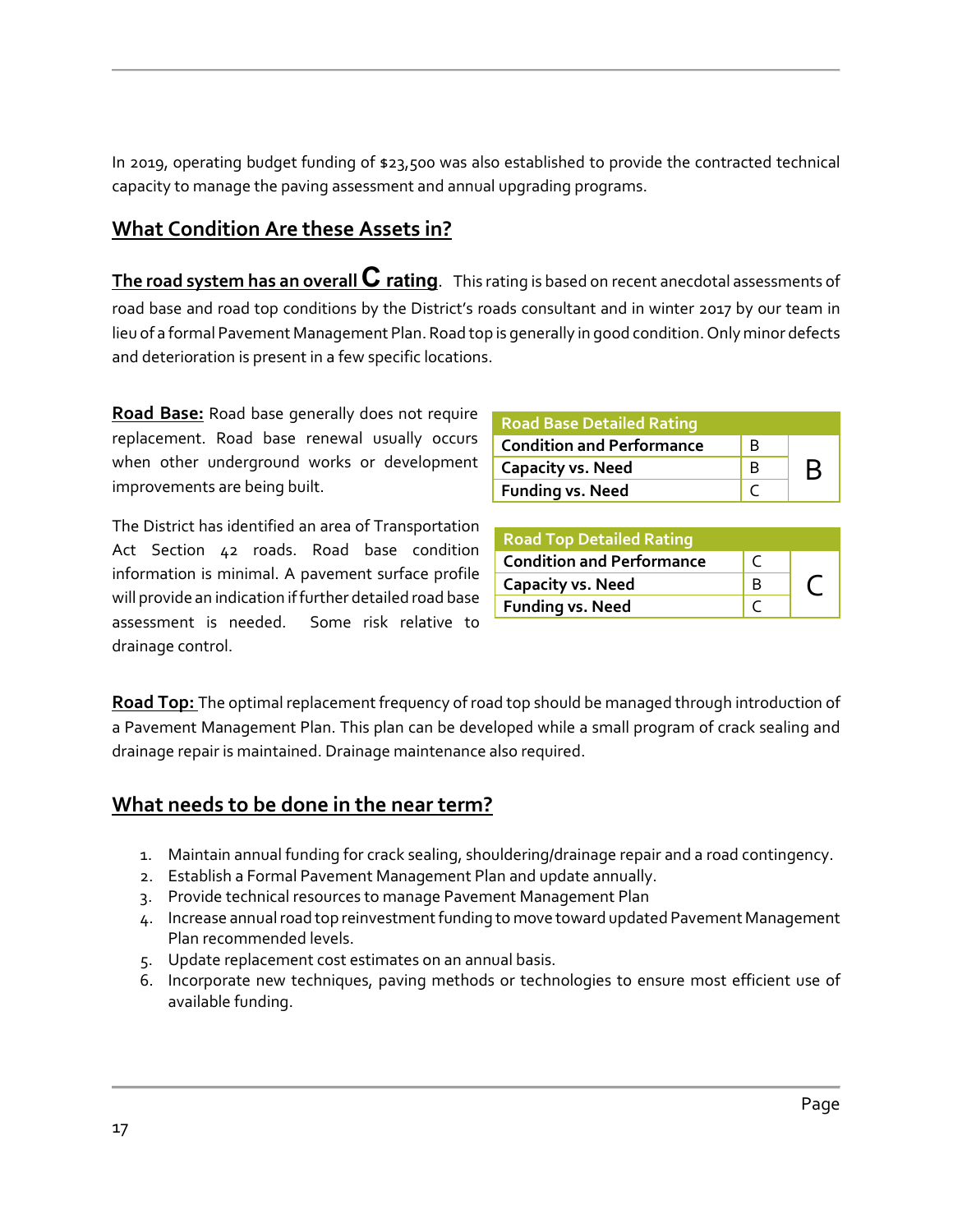### 4.4 BRIDGE ASSETS PLAN

| Component      | <b>Kilometers</b> | Estimated<br><b>Asset Life</b> | Value at<br>current<br>replacement<br>cost | <b>Average Annual</b><br>Replacement |
|----------------|-------------------|--------------------------------|--------------------------------------------|--------------------------------------|
| <b>Bridges</b> |                   | 75 Years                       | \$ 0.79 Million                            | \$22,000                             |

The District operates four small bridges (Bellamy, Corry, Edwards and Hanington) valued at a current replacement cost of \$790,000 dollars (2018 value plus 5% inflation) with an average annual investment of approximately \$22,000 required to replace them on a lifecycle basis.

Replacement of the first of the bridges is at least fifty years into the future, leaving significant time to accumulate funding.

Bridge maintenance is funded from time to time based on the recommendations from Herold Engineering. No replacement funding has been identified to date.

#### **What Condition Are these Assets in?**

**The Bridge system has an overall B rating**. This rating is based on the latest Herold Engineering assessment completed in 2017.

**Bridges:** bridges are in good condition and require regular maintenance to reach regular lifecycle replacement in approximately 50 years. Expansion of the structures in the interim is not expected.

| <b>Bridge Assets Detailed Rating</b> |   |   |
|--------------------------------------|---|---|
| <b>Condition and Performance</b>     | А |   |
| <b>Capacity vs. Need</b>             |   | B |
| <b>Funding vs. Need</b>              |   |   |

#### **What needs to be done in the near term?**

- 1. No significant bridge replacements are expected in the near term.
- 2. Continue to increase annual reinvestment toward recommended \$22,000 level.
- 3. Continue to assess bridges on a bi-annual basis as required for insurance purposes.
- 4. Update replacement cost estimates on a regular basis.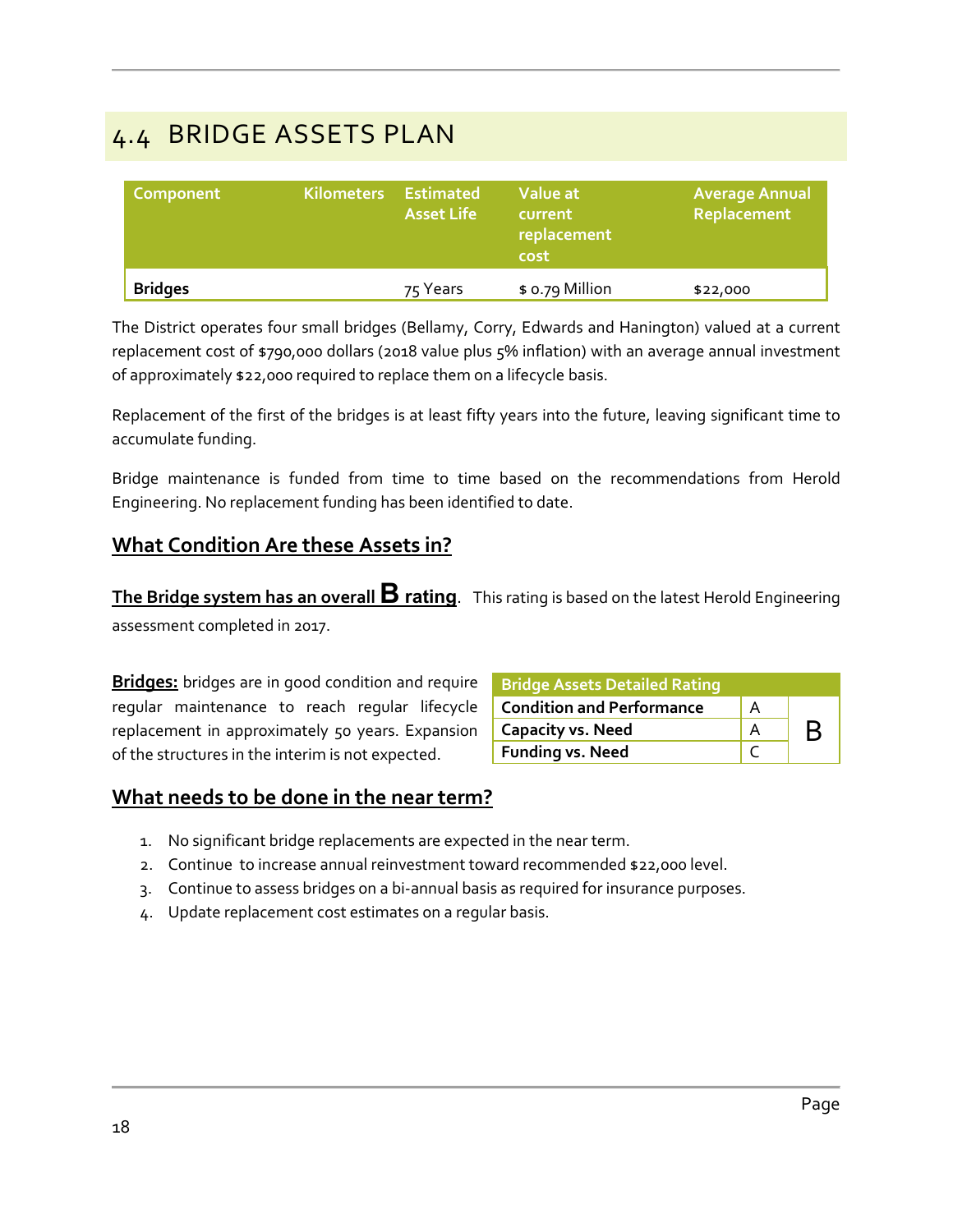## 4.5 FACILITY ASSETS PLAN

| Component              | <b>Estimated Asset</b><br><b>Life</b> | Value at current<br>replacement cost | <b>Average Annual</b><br><b>Replacement Cost</b> |
|------------------------|---------------------------------------|--------------------------------------|--------------------------------------------------|
| <b>Municipal</b>       | 70 years                              | $$0.53$ Million                      | 16,000<br>\$                                     |
| <b>Fire Rescue</b>     | 70 years                              | $$2.73$ Million                      | 123,000<br>\$                                    |
| Heritage               | Not Defined                           | o.53 Million<br>\$                   | 20,000<br>\$                                     |
| <b>Community Users</b> | 70 years                              | 0.84 Million<br>\$                   | 25,000<br>\$                                     |
| Total                  |                                       | 4.63 Million                         | 184,000<br>\$                                    |

The District's facilities are comprised of buildings that support local government business, fire rescue operations, heritage and community activities. They serve as base for fire rescue response, storage for records, historic documents, and specialized vehicles/equipment. They provide for recreation, community-based activities and a regional cultural identity. Major building repair and maintenance is managed on an ad hoc basis. An Insurance policy is maintained to assist with the cost to repair/replace in the event of accidental damage.

The facilities are grouped into four categories:

- Municipal (District Office);
- Fire Rescue (East and West Fire Halls);
- Heritage (Caleb Pike Dairy, Schoolhouse, Teacherage, Museum, Caretakers Residence);
- Community Users (Community Hall and Garden).

Facilities are broadly valued at a current replacement cost of \$4.6 million dollars based on the most recent insurance valuation plus construction inflation of 5% for 2018. Given the community commitment to volunteerism, Heritage buildings are assumed to be replaced with a combination of contracted resources and community volunteer effort and modest replacement funding is identified. An average annual investment of approximately \$184,000 is estimated to renew buildings.

Major building maintenance and repair funding is also required to ensure that full building lifecycles are achieved. A General Capital Reserve contribution of \$35,000 per year is used to fund a variety of projects including building component replacements such as plumbing and siding. This should be revaluated in context with an overall plan.

Full funding of \$123,000 to replace the East and West Fire Halls is in place. District office, heritage and community building is an additional \$61,000 per year for a total of \$184,000 needed over time.

No facilities were added or disposed of in 2018.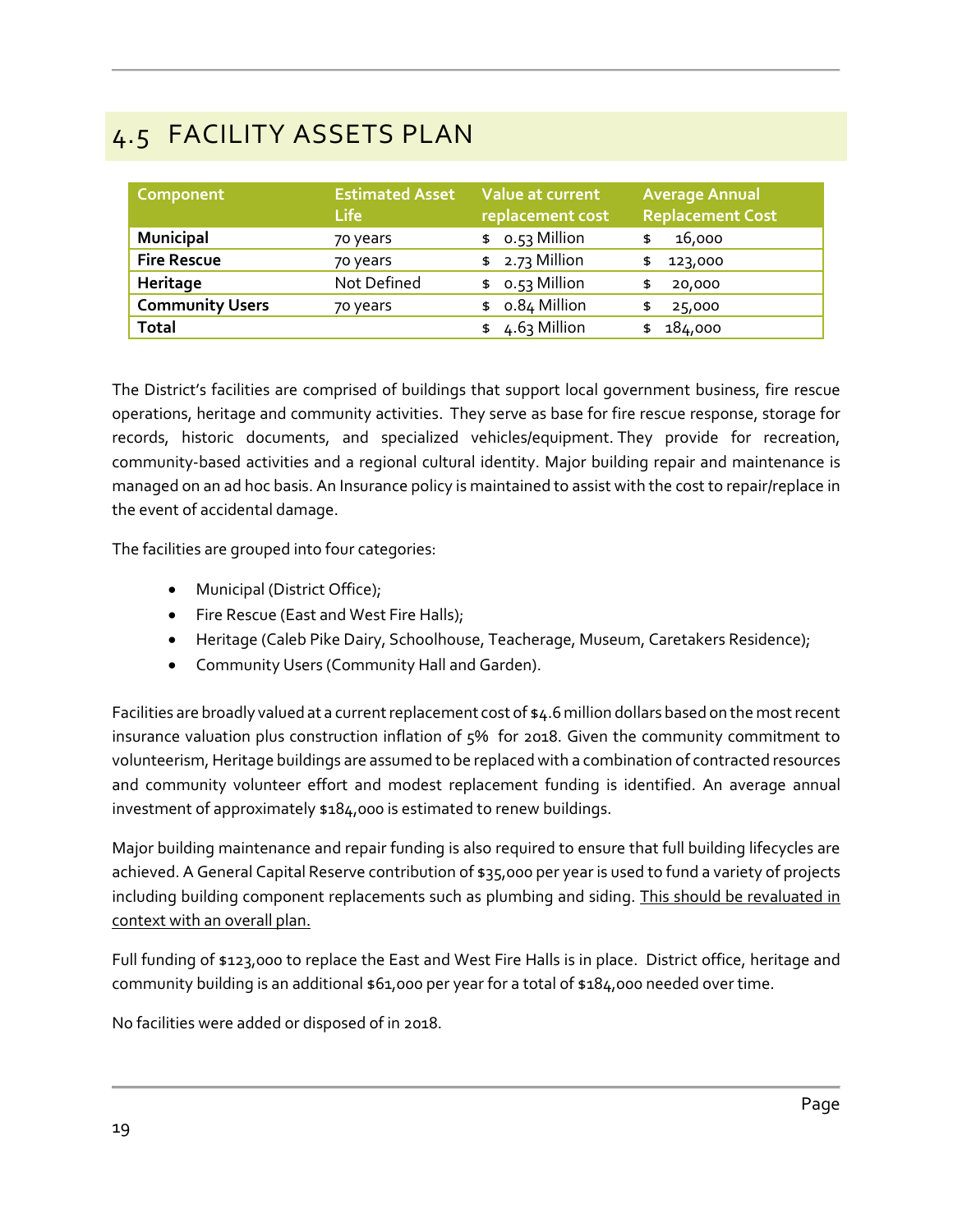**Buildings have an overallB rating**. This is a combined rating reflective of the mixture of individual building conditions, the unique nature of the uses and funding approaches (no significant replacement funding for municipal, heritage and community user buildings).

#### **Municipal**

The District Office was built in 2000 and is in good general condition. No planned maintenance program has been established to date. The need for additional capacity has been identified

#### **Fire Rescue**

The West Fire Hall is twenty years old and in good condition. The East Fire Hall was recently constructed in 2015 and is in new condition. Full funding is in place for replacement.

#### **Heritage**

The Caleb Pike Homestead heritage site is in good condition given its vintage. The structures continue to be maintained in a manner respectful of their heritage nature.

#### **Community Users**

The Community Hall was constructed in 2014 and is in new condition. No funding for replacement or planned maintenance has been identified.

#### **What needs to be done in the near term?**

- 1. Continue to increase replacement funding toward sustainable level.
- 2. Establish a major building repair and maintenance program. (Annual cost unknown at present).
- 3. Reevaluate cost factors and useful life estimates each year.
- 4. Continue to innovate new technology approaches to ensure most efficient use of funding.

| <b>Heritage - Detailed Rating</b> |   |   |
|-----------------------------------|---|---|
| <b>Condition and Performance</b>  | в |   |
| <b>Capacity vs. Need</b>          |   | B |
| <b>Funding vs. Need</b>           |   |   |

| <b>Municipal - Detailed Rating</b> |   |  |
|------------------------------------|---|--|
| <b>Condition and Performance</b>   | В |  |
| <b>Capacity vs. Need</b>           |   |  |
| <b>Funding vs. Need</b>            |   |  |

| <b>Funding vs. Need</b>           |  |
|-----------------------------------|--|
|                                   |  |
|                                   |  |
|                                   |  |
| <b>Heritage - Detailed Rating</b> |  |

**Capacity vs. Need** B B **R** 

**Condition and Performance** B

**Fire - Detailed Rating**

| <b>External - Detailed Rating</b> |   |
|-----------------------------------|---|
| <b>Condition and Performance</b>  |   |
| <b>Capacity vs. Need</b>          | B |
| <b>Funding vs. Need</b>           |   |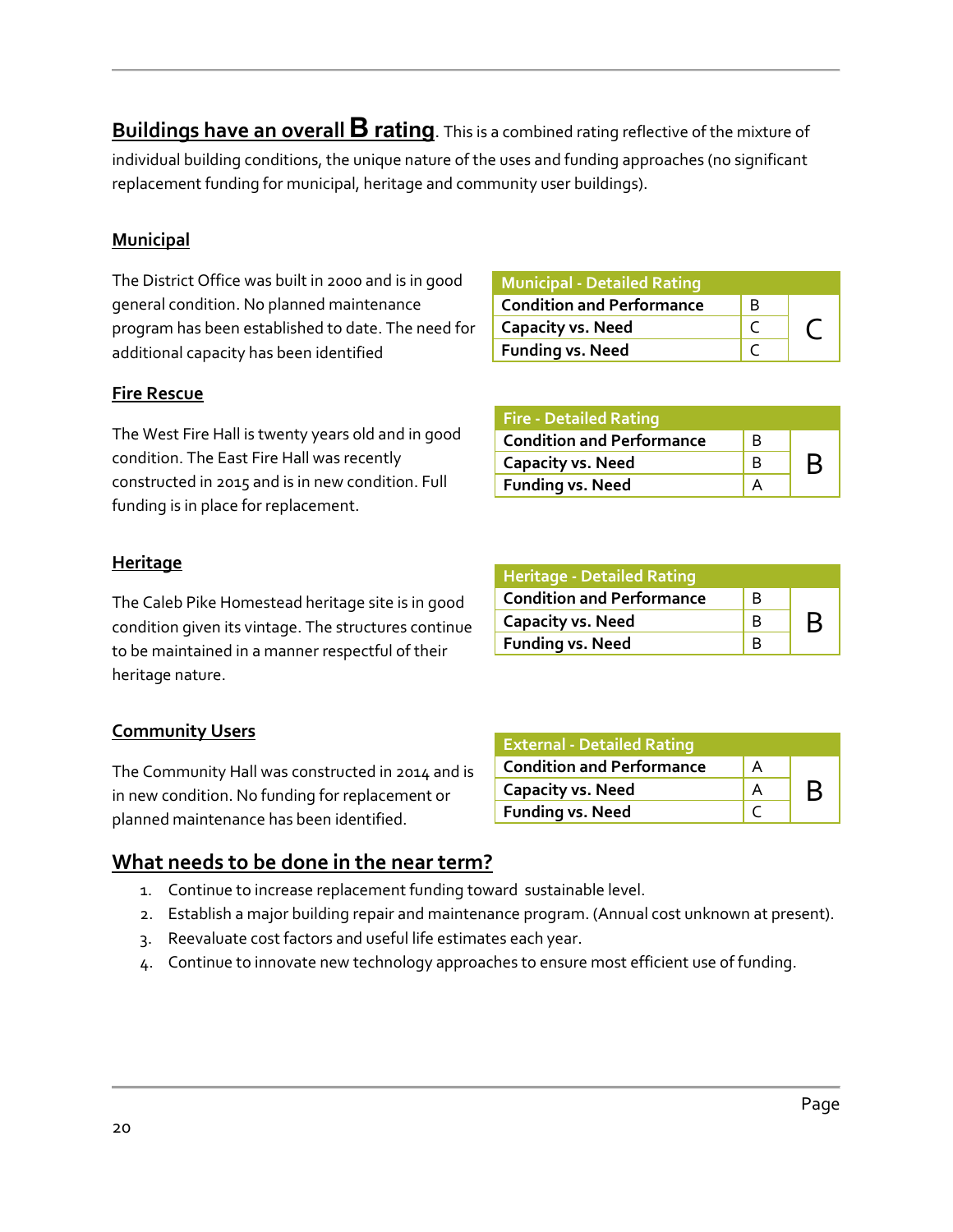### 4.6 PARK IMPROVEMENT ASSETS PLAN

The District's primary active municipal park is **Twinflower Park**, which has a tot lot playground, washrooms and a fieldhouse, a non-regulation size ball field, a bicycle jump and a horse-riding ring. The other primary active recreation park is Eagles Lake.

Eagles Lake features a small swimming beach and picnic area. One of the unique features of the lake is a cob washroom with a composting toilet which was built by volunteers. The washrooms feature the building techniques used in cob construction and a living roof.

Parks improvements are valued at a current replacement cost of \$500,000 dollars (2018 plus construction inflation factor of 5%) with an average annual investment of approximately \$13,000 required to renew on a lifecycle basis.



A Management Plan will be developed with the Land Conservancy for the 19 hectare unformalized trail system off 1150 Bear Mountain Parkway. This may envision further trail work.

Significant community volunteer effort has contributed to the development of many park improvements and this is assumed to continue for the purposes of this plan.

No assets were added or disposed of in 2018.

| Component            | <b>Estimated</b><br><b>Asset Life</b> | Value at current<br>replacement<br>cost | <b>Average Annual</b><br><b>Replacement Cost</b> |
|----------------------|---------------------------------------|-----------------------------------------|--------------------------------------------------|
| <b>Sport Fields</b>  | 25 years                              | \$ 0.21 Million                         | 8,000<br>\$                                      |
| Playgrounds          | 30 Years                              | \$ 0.02 Million                         | 1,000<br>\$                                      |
| Washrooms            | 75 years                              | \$ 0.08 Million                         | 1,000<br>\$                                      |
| <b>Parking Areas</b> | 50 years                              | \$ 0.17 Million                         | 3,000<br>\$                                      |
| <b>Trails</b>        | TBD                                   | \$ 0.10 Million                         | \$ To be Determined                              |
| <b>Total</b>         |                                       | \$ 0.58 Million                         | 13,000<br>\$                                     |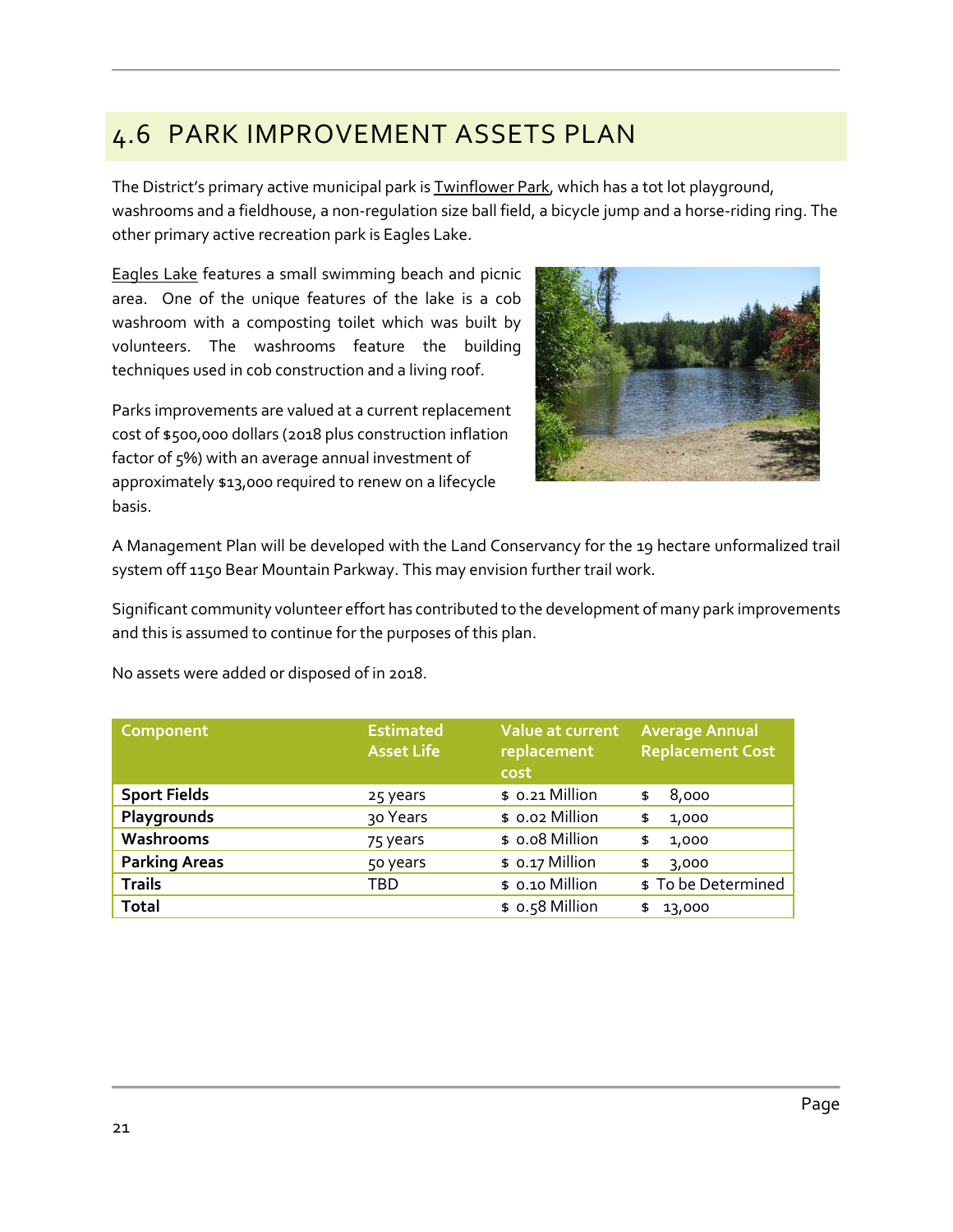#### **Park Improvement Assets have an overall B rating**. Park improvements are in good

and/or natural state condition and require little priority work. Replacement of some ageing amenities and accesses will improve condition ratings over time.

**Sport Fields:** The Twinflower sport field is in good condition as it was upgraded in partnership with Westshore Parks & Recreation and requires no significant renewal work now. For purposes of this

| <b>Detailed Rating</b>           |                        |  |
|----------------------------------|------------------------|--|
| <b>Condition and Performance</b> | $\mathsf{C}\mathsf{+}$ |  |
| <b>Capacity vs. Need</b>         |                        |  |
| <b>Funding vs. Need</b>          |                        |  |

**Condition and Performance** B

**Condition and Performance** B

**Capacity vs. Need** B B B B<br>Funding vs. Need C

plan, field work is assumed to be provided by community volunteer effort.

**Playgrounds:** The Twinflower Park tot lot playground, bicycle jump and riding ring are in reasonable condition. Fencing was replaced in 2016.

**Washrooms:** The Twinflower Park washroom and cob washroom at Eagle Lake are both in good condition.

**Trails and Accesses:** Most trails are in natural state condition. No significant trail maintenance is funded. Trail work, if any, is community based.

**Parking Areas**: All parking areas are in good

**Capacity vs. Need** B B B B<br>Funding vs. Need C C **Funding vs. Need** 

**Detailed Rating**

**Funding vs. Need** 

**Detailed Rating**

| <b>Detailed Rating</b>           |   |   |
|----------------------------------|---|---|
| <b>Condition and Performance</b> | B |   |
| <b>Capacity vs. Need</b>         |   | B |
| <b>Funding vs. Need</b>          |   |   |

| <b>Detailed Rating</b>           |   |  |
|----------------------------------|---|--|
| <b>Condition and Performance</b> | R |  |
| <b>Capacity vs. Need</b>         |   |  |
| <b>Funding vs. Need</b>          |   |  |

#### **What needs to be done in the near term?**

- 1. No significant asset replacement is needed in the near term.
- 2. Develop a Trail Maintenance Plan and confirm annual funding need.
- 3. Continue to increase replacement funding toward \$13,000 sustainable target.
- 4. Re-evaluate cost factors and useful life estimates each year.

general condition.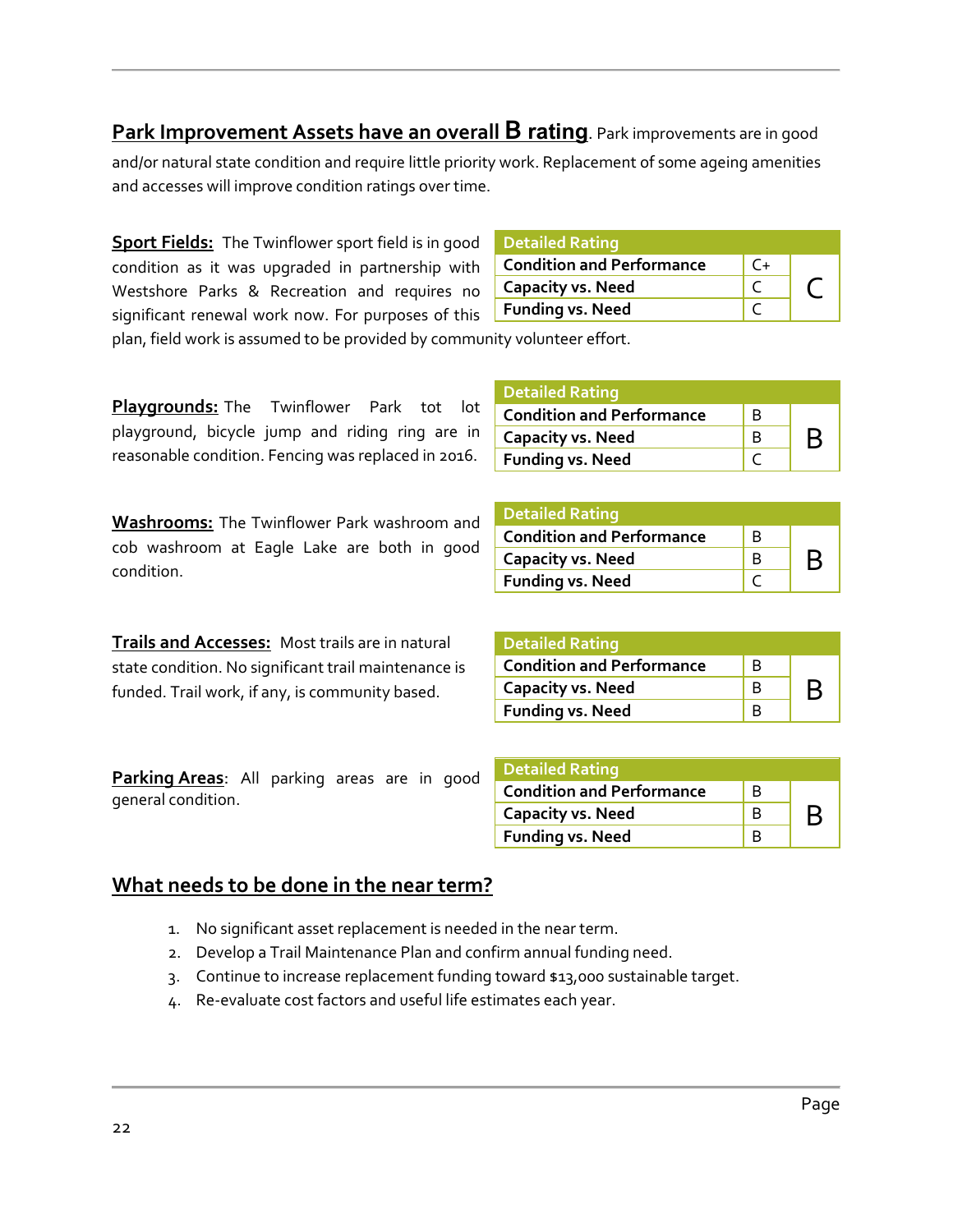### 4.7 VEHICLES AND EQUIPMENT ASSETS PLAN

| Component                | <b>Estimated Asset</b><br><b>Life</b> | <b>Value at current</b><br>replacement cost | <b>Average Annual</b><br><b>Replacement Cost</b> |
|--------------------------|---------------------------------------|---------------------------------------------|--------------------------------------------------|
| <b>Fire Vehicles</b>     | 20-25 Years                           | \$ 2.60 Million                             | 182,000<br>\$                                    |
| <b>General Vehicles</b>  | 15 years                              | \$ 0.03 Million                             | \$<br>2,000                                      |
| <b>Fire Equipment</b>    | Varies                                | \$ 0.71 Million                             | \$<br>44,000                                     |
| <b>General Equipment</b> | Varies                                | \$ 0.17 Million                             | 16,000<br>\$                                     |
| <b>Total</b>             |                                       | $$3.51$ Million                             | 244,000<br>\$                                    |
|                          |                                       |                                             |                                                  |
| 2019 Reserves Transfer   |                                       |                                             | \$<br>237,400                                    |
| <b>Percent Funded</b>    |                                       |                                             | 97%                                              |

The District operates a Fire fleet of vehicles for public safety use and a pickup truck for general administrative use. A variety of fire turn out gear, self-contained breathing apparatus (SCBA) and hose equipment is also maintained. A variety of furniture, technology and equipment is used in several locations. Access gates and signs are included in this category as well.

In 2018 no significant vehicles or equipment were replaced. Replacement values increased by 5% over 2018.

**Vehicles and Equipment have an overall B rating**. This is a combined rating reflective of the condition mixture of vehicle fleet, information technology and other equipment.

**Vehicles:** Fleet vehicles are in reasonable condition and full funding is in place for the existing Fire fleet

and the equipment located on the vehicles. Significant replacements in the near term include the general use administrative Pickup Truck, Fire Engine 2 in 2020 and Fire Tanker 2 in 2025.

**Equipment:** Fire Turnout Gear, SCBA and Hose is replaced on a regular cycle with funding from the fire operations and capital budgets. Information Technology is replaced on a relatively regular cycle. Furniture and access gates are replaced on an as

| <b>Detailed Rating</b>           |   |  |
|----------------------------------|---|--|
| <b>Condition and Performance</b> | B |  |
| <b>Capacity vs. Need</b>         |   |  |
| <b>Funding vs. Need</b>          |   |  |

| <b>Detailed Rating</b>           |   |  |
|----------------------------------|---|--|
| <b>Condition and Performance</b> | в |  |
| <b>Capacity vs. Need</b>         |   |  |
| <b>Funding vs. Need</b>          |   |  |

needed basis. No regular replacement funding has been established for general equipment and technology replacement.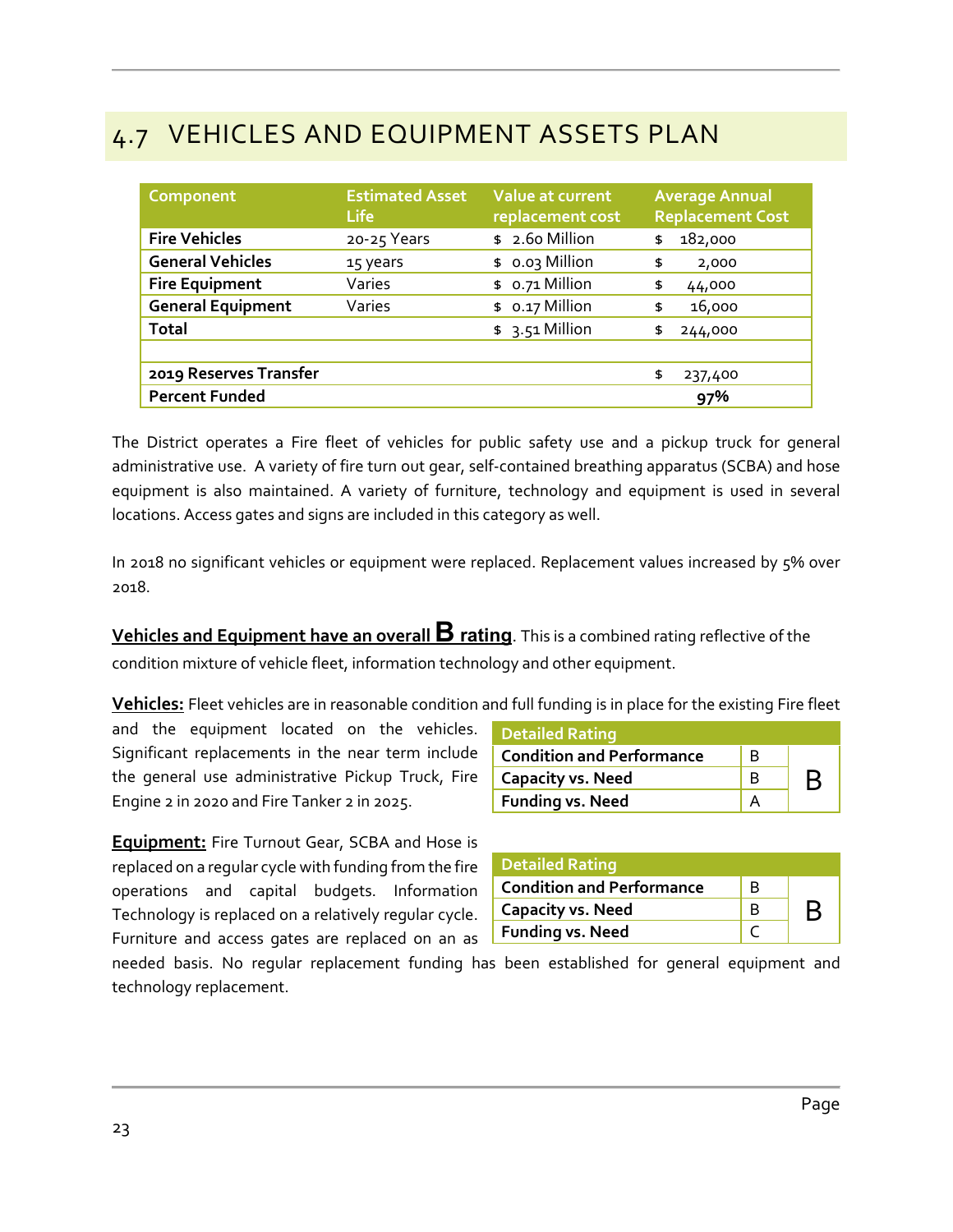#### **What needs to be done in the near term?**

- 1. Replace vehicles and equipment on lifecycle basis replace Pickup truck and Fire Engine 2 in near term.
- 2. Increase average annual replacement to maintain sustainable levels.
- 3. Refine inventory information, replacement values, remaining useful life estimates and detailed condition assessments each year.
- 4. Right size vehicles and equipment wherever possible.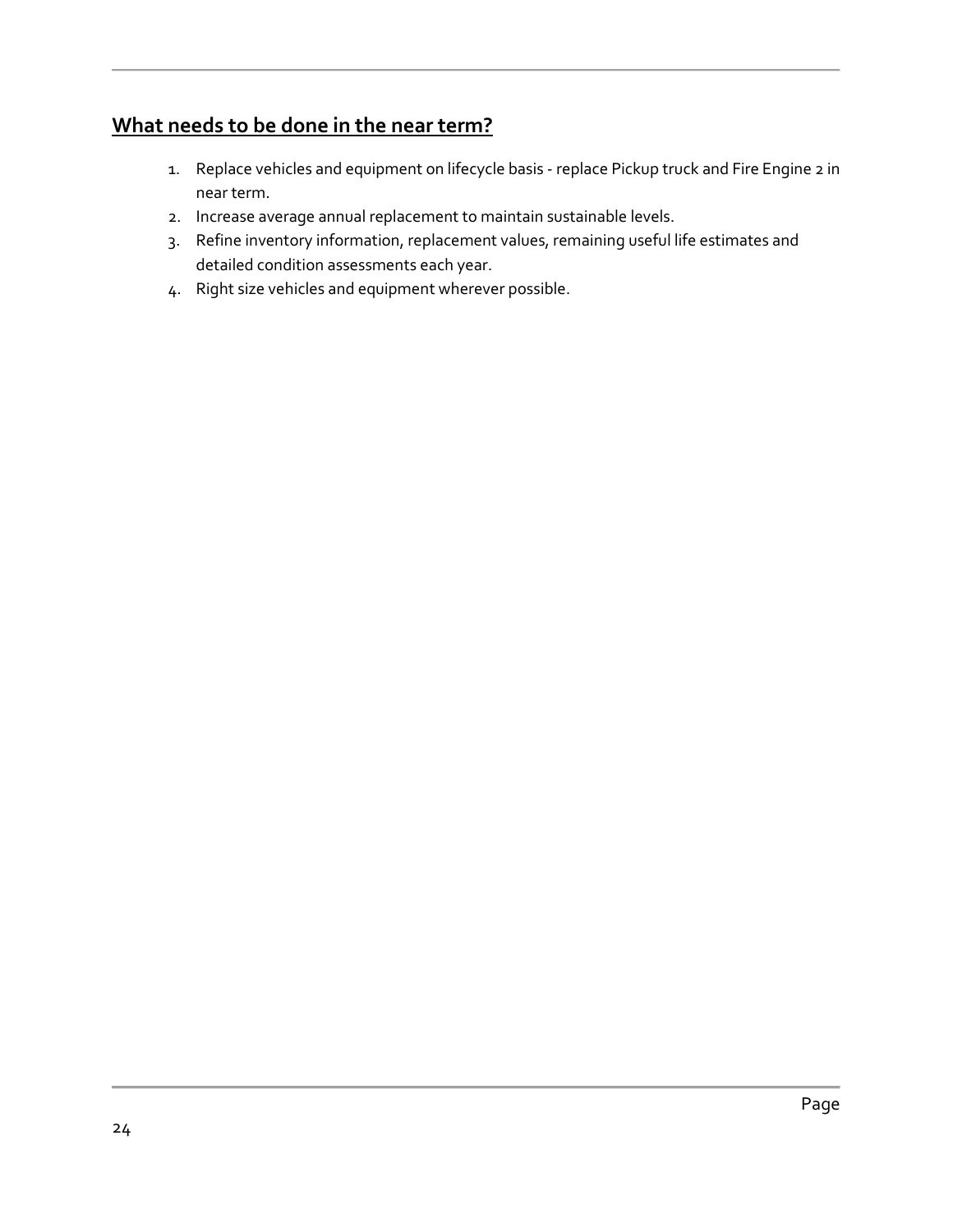# **APPENDICES**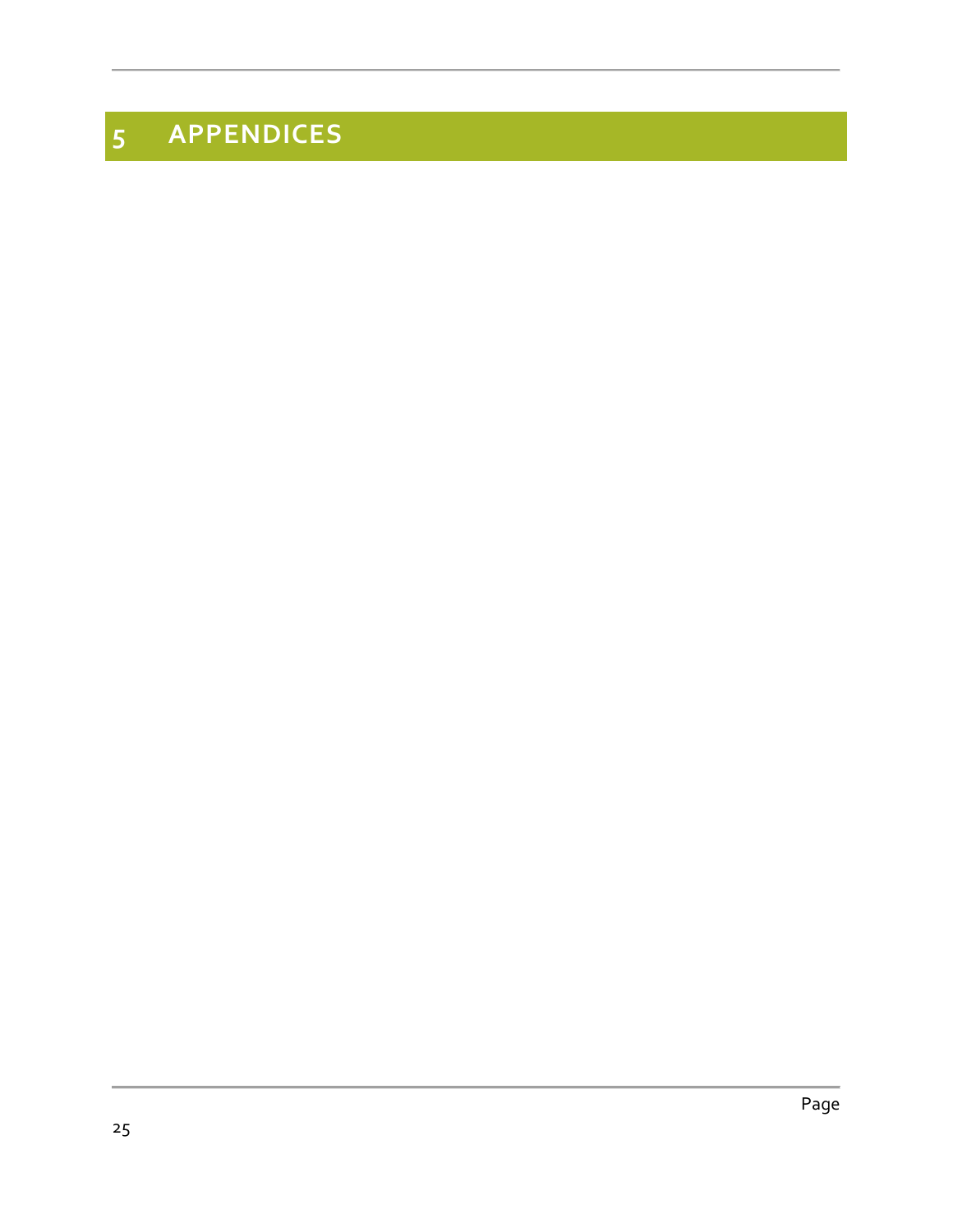### **5.1 Appendix - Asset Management Policy**

#### **DISTRICT OF HIGHLANDS POLICY AND PROCEDURES**

| TITLE:          | <b>Asset Management Policy</b> |                    |
|-----------------|--------------------------------|--------------------|
| <b>SECTION:</b> |                                | <b>POLICY No.</b>  |
| Adopted:        |                                | <b>Resolution:</b> |
| Amended:        |                                | <b>Resolution:</b> |

#### **1. VISION AND PURPOSE**

The purpose of this policy is to set guidelines for implementing consistent Asset Management processes within the District of Highlands.

The vision for the community includes providing a safe, livable and sustainable community with well managed and maintained infrastructure assets. These assets include the Wark-Colquitz Aquifer, efficient transportation networks, public safety vehicles and equipment, information technology systems, and accessible parks, community and civic facilities.

The District of Highlands is committed to implementing a systematic Asset Management methodology to apply appropriate Asset Management best practices across all areas of the organization. This includes ensuring that assets are planned, created, operated, maintained, renewed and disposed of, where appropriate, in accordance with the District's priorities.

The District of Highlands owns and operates \$51 Million of Engineered Assets to support delivery of service to the community.

Although the equivalent values have not been fully established, the District also recognizes the additional and significant contribution made by Natural Assets in the delivery of service to the community.

Adopting Asset Management principles will assist Council in achieving its strategic plans and community long term financial objectives.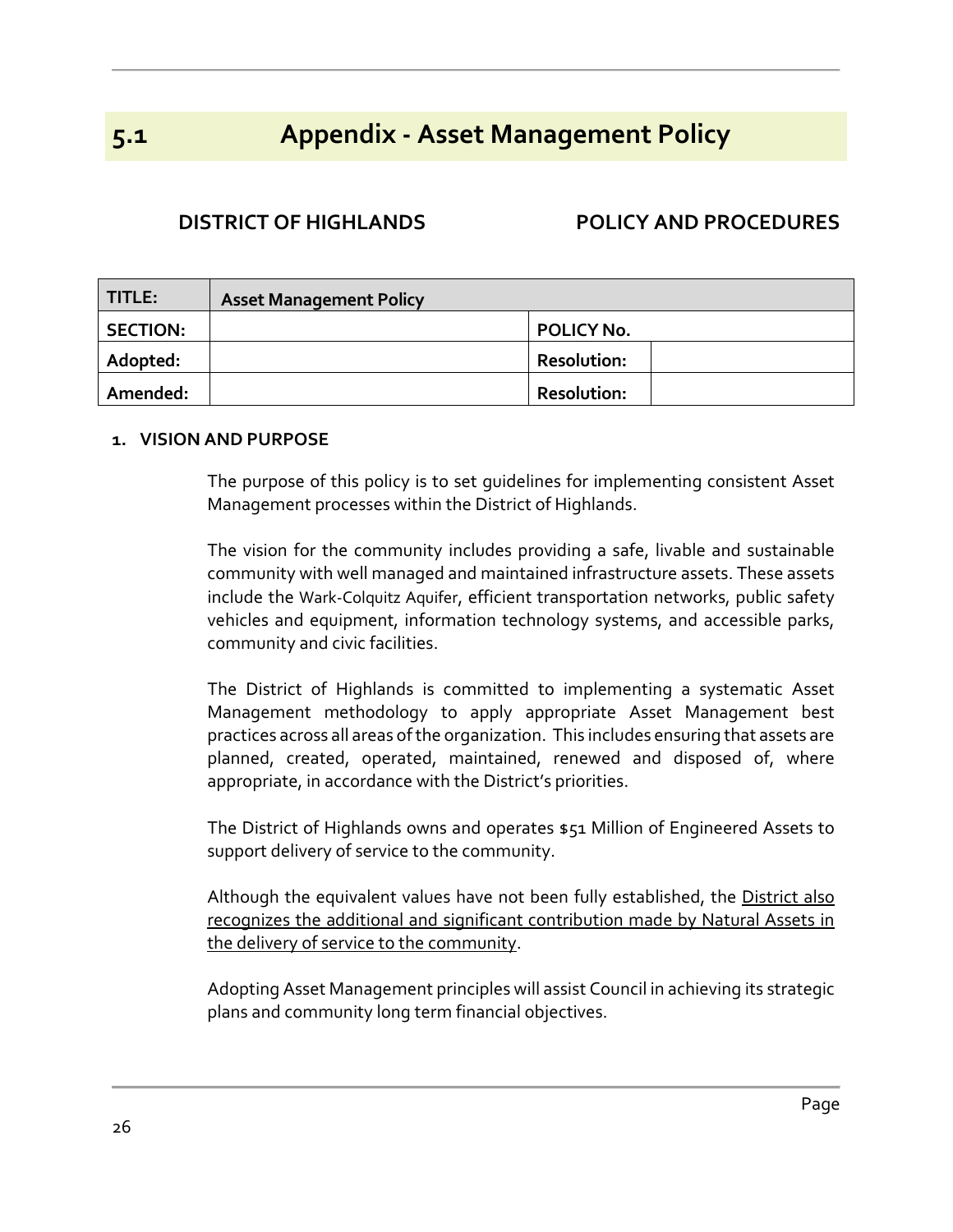#### **2. TERMS**

The following terms are used within this policy and are defined as follows:

**Asset Management:** an integrated, lifecycle approach to effective stewardship of infrastructure assets to maximize benefits, manage risk and provide satisfactory levels of service to the public in a sustainable manner.

**Engineered Assets:** assets that have been constructed and are owned by the District (e.g. roads, buildings and vehicles), land that is owned by the District and supports assets (e.g., land under roads or buildings), or land that is undeveloped and owned by the District. These assets must be operated, maintained, managed, and, apart from land, ultimately replaced as they wear out.

**Natural Assets:** naturally occurring land or subsurface features which perform or support service delivery to the District (e.g., the Wark-Colquitz Aquifer which filters and stores water, woodlands and the creeks which convey and treat storm water run-off). This category also includes artificial features that mimic naturally occurring features (e.g., ditches, ponds and wetlands). If these assets did not exist, Engineered Assets would be required to provide these services. Natural Assets must be operated and maintained but, if managed appropriately, require no replacement.

**Risk:** analysis of the 'likelihood' and the 'consequences' of a given event. Establishing the risk associated with lower infrastructure performance due to levels of service or postponement of asset replacement will identify system vulnerabilities and assist in prioritizing work. For example, puddles on a gravel walkway may have a high likelihood of occurring but the consequences are not significant. In comparison, an ageing bridge structure may have a high likelihood of failure and the consequences may be significant.

**Sustainable:** meeting the needs of the present without compromising the ability of future generations to meet their own needs. In relation to Asset Management a sustainable approach takes into consideration the current and future benefits and costs of existing and new assets or services.

**Level of Service:** the service level delivered to the public by the District. This can take the form of the selection of services that are provided (e.g., bike lanes, doggie bags, or a new community hall), the standard of infrastructure in place (e.g., concrete sidewalks versus gravel paths), or the standard to which an asset is maintained (e.g., the frequency of scheduled road sweeping or line painting). The desire of Council or the public for a particular Level of Service will directly affect taxation.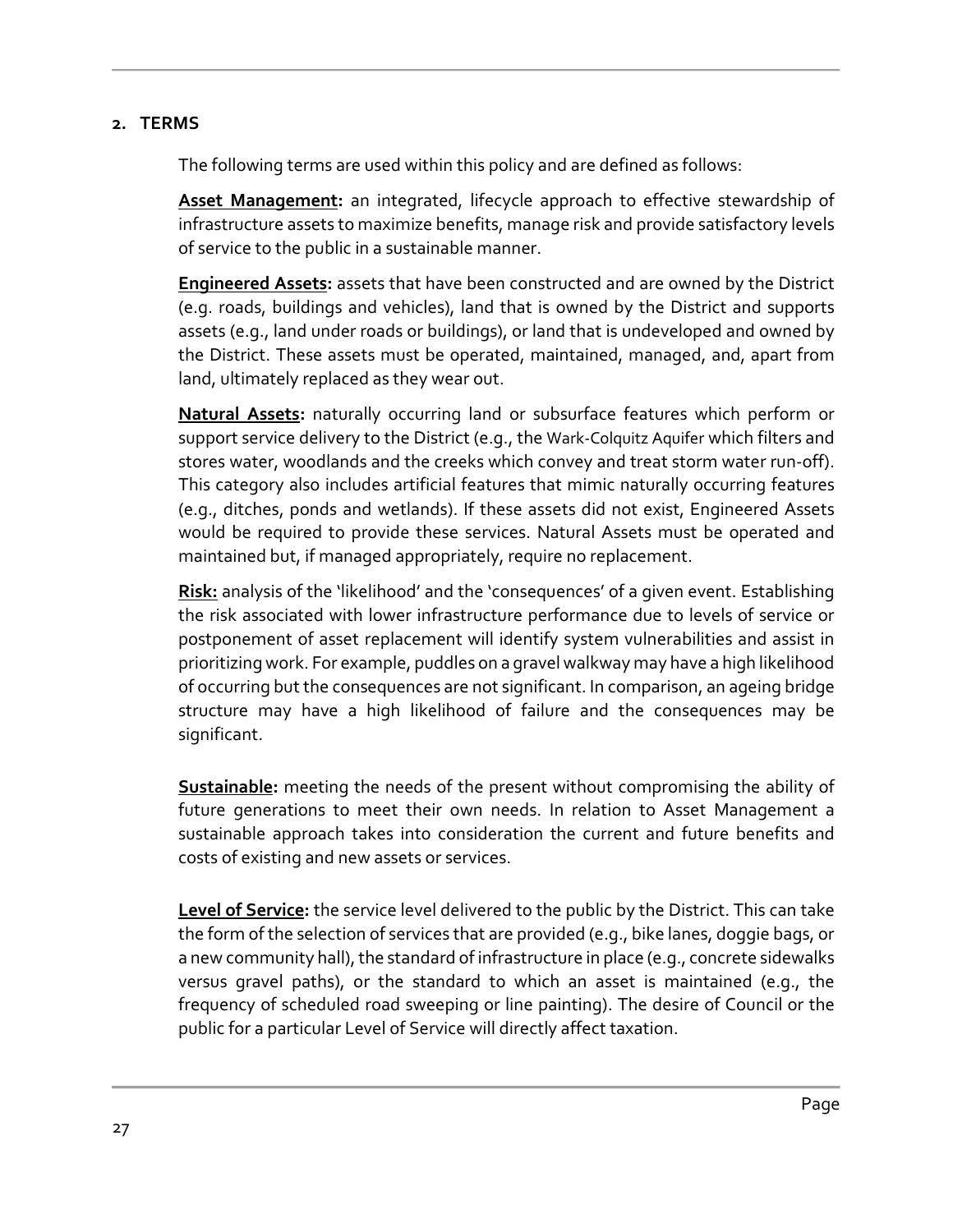#### **3. OBJECTIVES**

To ensure adequate provision is made for operations, maintenance and long-term replacement of major Engineered and Natural Assets by:

- Maintaining assets in the most natural, energy-efficient and reliable manner that costs the least to operate over the life cycle of the asset;
- Managing District of Highlands Engineered and Natural Assets by implementing appropriate Asset Management strategies and appropriate financial resources for those assets;
- Fostering an environment where all District of Highlands employees take an integral part in overall management of District assets by creating and sustaining Asset Management awareness throughout the organization through training and development;
- Continually seeking opportunities for improving efficiencies in operations, maintenance and asset replacement practices;
- Demonstrating transparent and responsible Asset Management processes that align with established best practices; and
- Meeting legislative requirements for Asset Management.

#### **4. PRINCIPLES**

- A consistent Asset Management Strategy will be used for implementing systematic Asset Management leading practices;
- Natural Assets are recognized by Council as performing essential service delivery and will be identified and managed in a similar manner as Engineered Assets;
- Asset Management plans will be developed and maintained for major service/asset categories. The plans will be informed by community consultation and financial planning and reporting;
- An inspection and condition assessment regime will be used to ensure agreed service levels are maintained and to identify asset renewal priorities;
- Asset renewals and levels of service will form the basis of annual budget estimates;
- Training in asset and financial management will be provided for relevant staff.

#### **5. SCOPE**

This policy applies to all District of Highlands activities.

#### **6. LEGISLATION**

All aspects of Asset Management within the District shall be conducted in accordance with applicable legislation.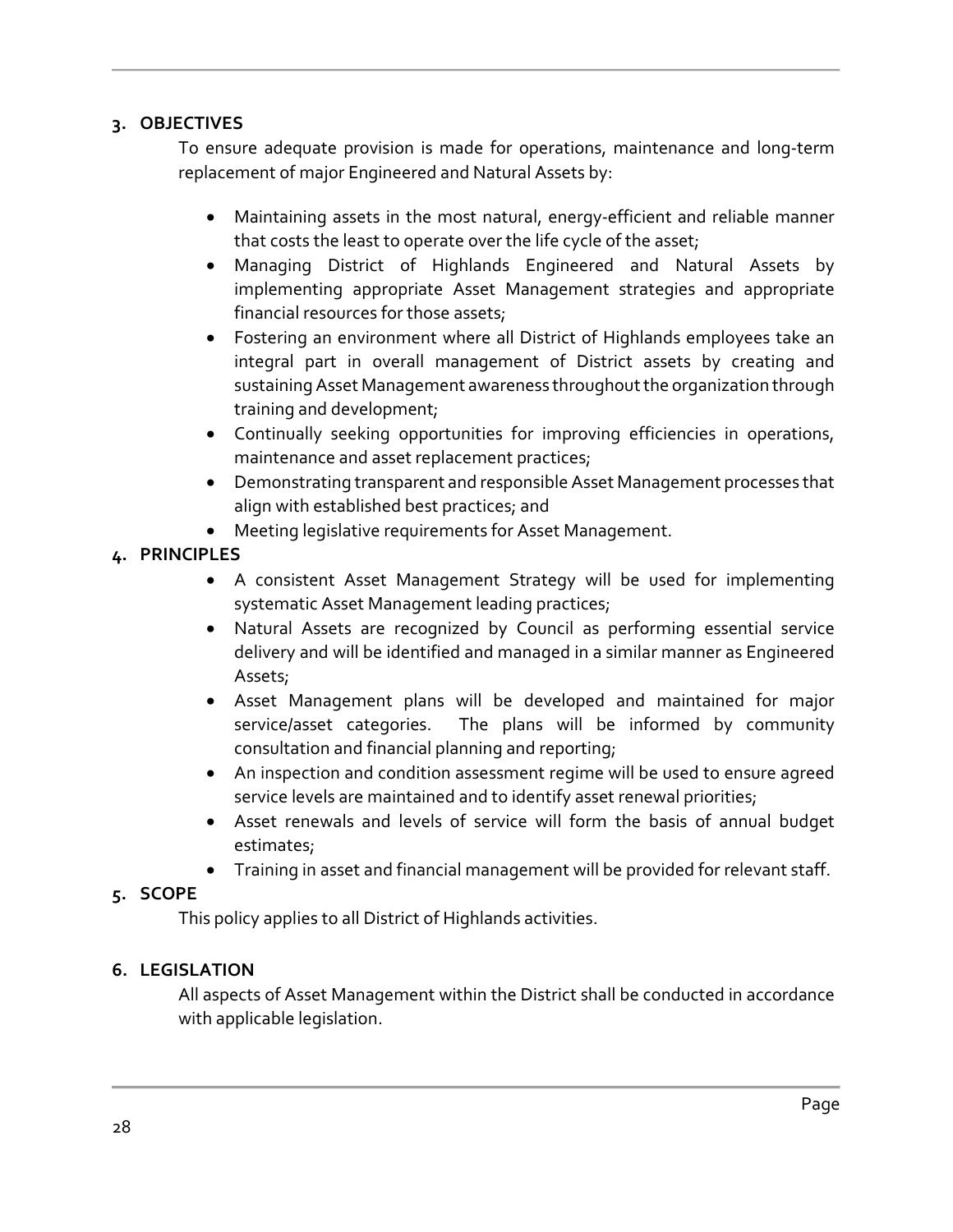#### **7. RELATED DOCUMENTS**

Asset Management Strategy and associated Asset Management Plans. Integrated Community Sustainability Plan, Official Community Plan.

#### **8. RESPONSIBILITIES**

Asset Management is a corporate responsibility that involves all staff and members of Council in the effective implementation of sustainable service delivery.

- 8.1. Council is responsible for:
	- adopting this Asset Management Policy and future updates;
	- allocation of resources;
	- providing high level oversight of the delivery of the District's Asset Management Strategy; and
- 8.2. The Chief Administrative Officer is responsible for:
	- developing Asset Management strategies, plans, and procedures;
	- reporting to Council and updating the community regularly on the status, effectiveness, and performance of work related to the implementation of this Asset Management Policy;
	- establishing financial plans for consideration by Council that will ensure stable, long-term funding for replacement, renewal and/or disposal of assets;
	- ensuring that the most up to date information on the District's Natural and Engineered Assets is gathered and maintained;
	- using industry standard unit costs and service lives for all infrastructure components, considering variations due to unique local conditions;
	- planning financially for the appropriate level of maintenance for assets to deliver established Levels of Service with the goal to extend the useful life of District assets; and
	- valuing and depreciating assets in accordance with appropriate best practices.

#### **9. REVIEW DATE**

This policy has a life of 3 years. It will be reviewed in 2021.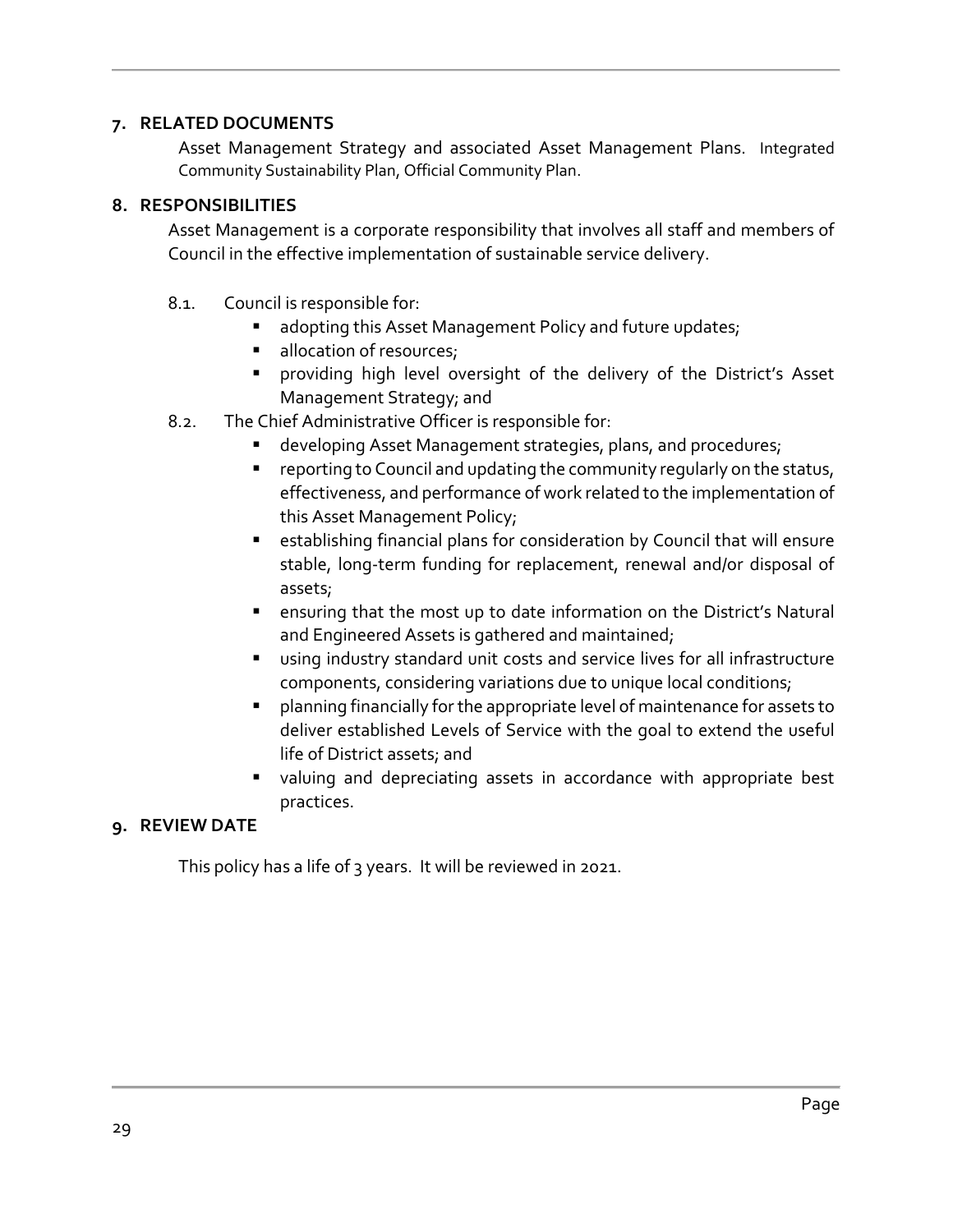### **5.2 Appendix – Report Card Basis and Assumptions**

#### **Assumptions and Understanding**

#### **A: Condition Assessments**

Since it is unrealistic to scientifically rate every asset for a high-level Infrastructure Condition Report, a modified American Society of Civil Engineers (ASCE) alphanumeric system was employed for each asset component grouping based on the method developed by the City of Hamilton. Assets are evaluated on a simplified component-by-component basis. Although every rating system is subjective, this process improves accuracy since it incorporated the anecdotal knowledge of the employees with respect to the assets.

The assets (by individual components) are rated using a three-step process to ensure consistency, focus, and detail:

- 1. The first step is a rating of current condition in order to start understanding the makeup of the overall rating and identifying what the potential problems the managers were facing.
	- Condition and Performance
	- Capacity versus Need
	- Funding versus Need

*Condition and Performance:* This first criterion characterizes the current physical condition of infrastructure. The condition index scale below is a general guideline for grading under this category:

- A = Excellent: No noticeable defects. Some aging or wear may be visible.
- B = Good: Only minor deterioration or defects are evident.
- C = Fair: Some deterioration or defects evident, but function not significantly affected.
- D = Poor: Serious deterioration in at least some portion of the structure. Function is inadequate.
- F = Failed: No longer functional. A general failure or complete failure of a major structural component.

*Capacity versus Need:* For most infrastructure categories, this second criterion relates to the demand on a system, such as volume or use, versus its design capacity. This is a critical evaluation criterion for municipalities that are facing ongoing population and community growth. It is also important because an asset may be in excellent condition and performing well, but it is simply too small to meet the needs. A grading scale in 10-percent increments is suggested as a guideline for purposes of intuitive assessment as follows:

A = systems that can support > 100% of demand

B = systems that can support 90 - 99% of demand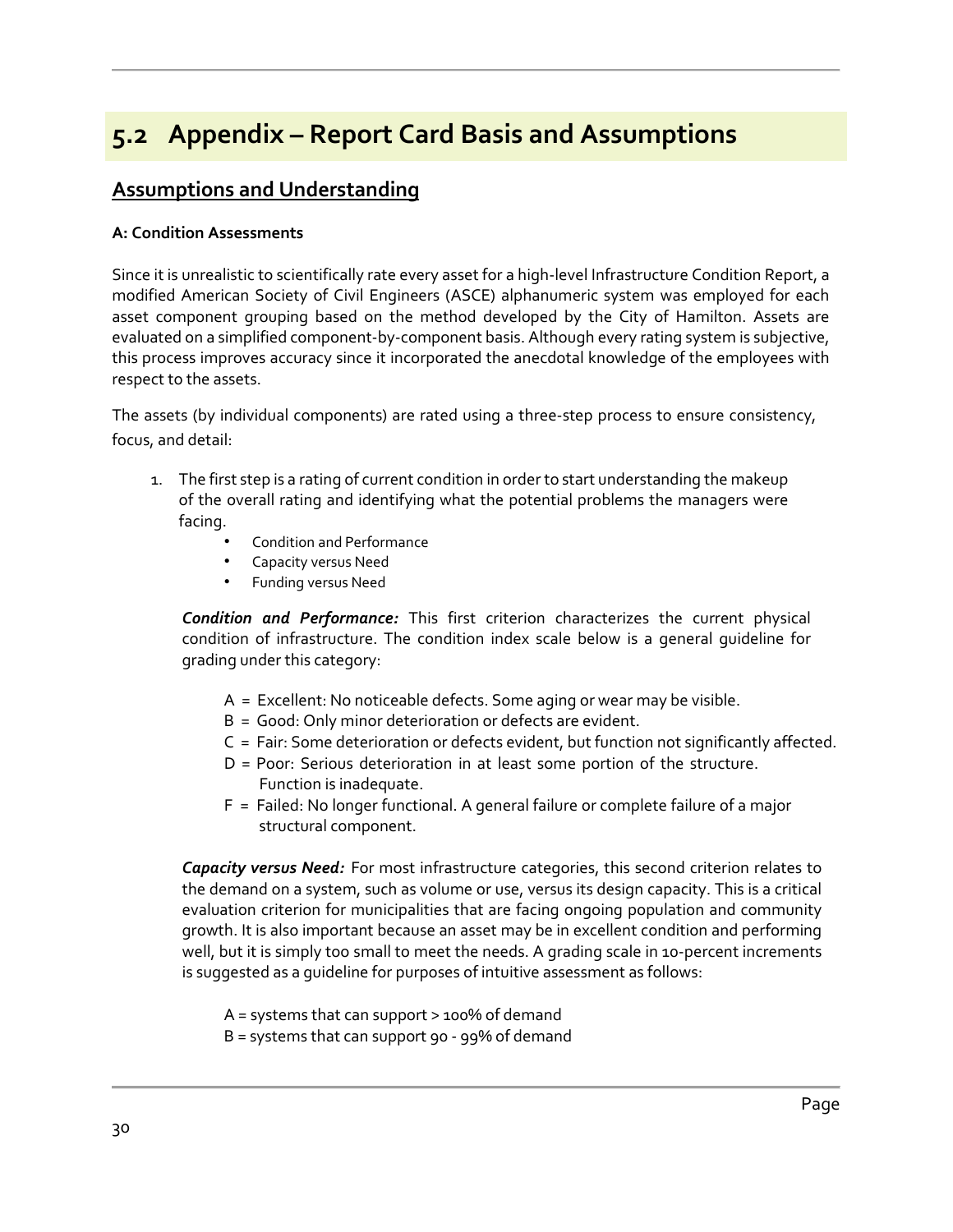C = systems that can support 80 - 89% of demand

- D = systems that can support  $70 79\%$  of demand
- F = systems that can support less than 70% of demand

*Funding versus Need:* The third evaluation criterion reflects the status of funding dedicated to:

- a. Maintaining, replacing and improving the current condition of existing infrastructure, and/or;
- b. Building new infrastructure that is needed to keep up with growth (where development charges may not be applicable or may be difficult to define).

Infrastructure systems need funding that is dedicated, indexed, long-term, and most importantly sustainable. The primary measure is the amount of funding provided versus the estimated funds needed to meet or maintain the community's desired quality or performance standard.

Dedicated funds, such as user fees and development charges, need to be applied only to infrastructure systems for which they are raised. Indexing means that funds need to increase as the use of the system increases, or as the cost of providing the service increases. Maintenance and construction costs also need to be considered in the evaluation of funding. Steady funding provides for maintenance that extends the life of infrastructure. Long-term, multi-year funding plans should account for growth estimates so that projects can be designed and constructed in anticipation of needs where it is logical and feasible to do so, and not simply in reaction to inadequate capacity or problems caused by poor maintenance. Again, a grading scale in 10 percent increments is used as a guideline for purposes of intuitive assessment as follows:

 $A = 90$  to 100% of need  $B = 80$  to  $89%$  of need  $C = 70$  to 79% of need  $D = 41$  to 69% of need F = under 40% of need

Qualitative information collected through the review process can also be incorporated into the grading process.

- 2. The second step is to combine the detailed rating into a single blended rating that represented the overall score of that component, and then totaled into an overall score for the asset class for purposes of the Report Card.
- 3. The last step is a Report Card Rating is then assigned to each asset category based on a consolidation of Condition & Performance, Capacity vs. Need and Funding vs. Need criteria.